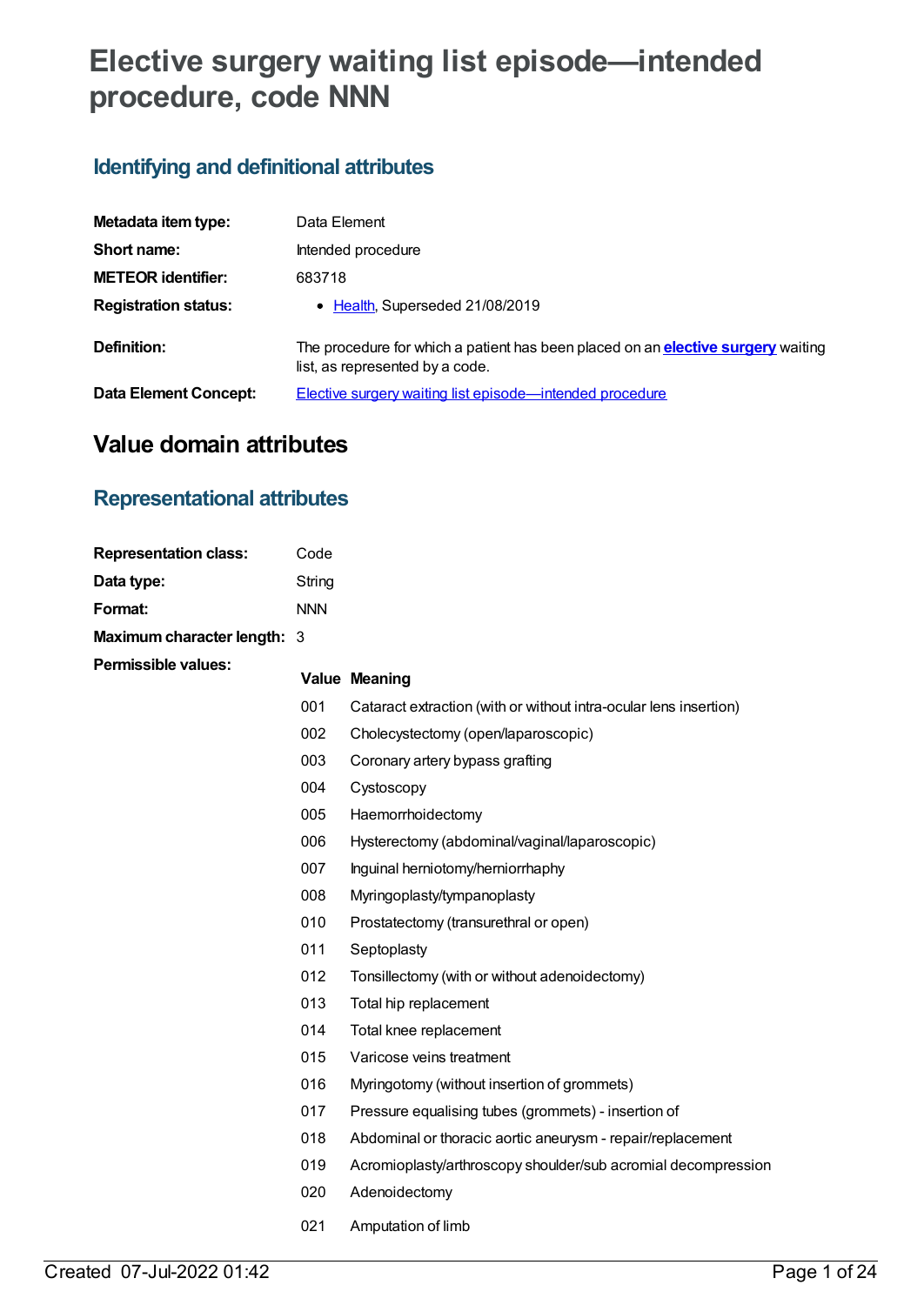- Anal fissure repair of
- Anterior cruciate ligament reconstruction
- Arthrodesis
- Arthroplasty revision of
- Arthroscopy
- Axillary node dissection
- Bartholin's abscess drainage
- Bartholin's cyst removal of
- Bladder neck incision
- Blepharoplasty
- Branchial apparatus remnant removal of
- Breast lump excision and/or biopsy
- Breast prosthesis removal of
- Breast reconstruction
- Breast reduction
- Bunion (hallux valgus) removal of
- Carotid endarterectomy
- Carpal tunnel release
- Cerebral haematoma evacuation of
- Cervical discectomy and fusion
- Chalazion excision of
- Chiari malformation decompression
- Circumcision
- Cleft lip and palate repair of
- Colectomy/anterior resection/large bowel resection
- Common peroneal nerve release
- Cone biopsy
- Congenital cardiac defect/s procedure for
- Congenital pulmonary lesion removal of
- Corneal graft
- Cranioplasty
- Craniotomy
- Curettage and evacuation of uterus
- Cystectomy
- Dacryocystorhinostomy
- Dermoid cyst removal of
- Dialysis access surgery
- Diathermy of wart/s
- Discectomy
- Dupytren's contracture release
- Ectropion correction of
- Endometrial ablation
- Epididymal cyst removal of
- Ethmoidectomy
- Examination of eye under anaesthesia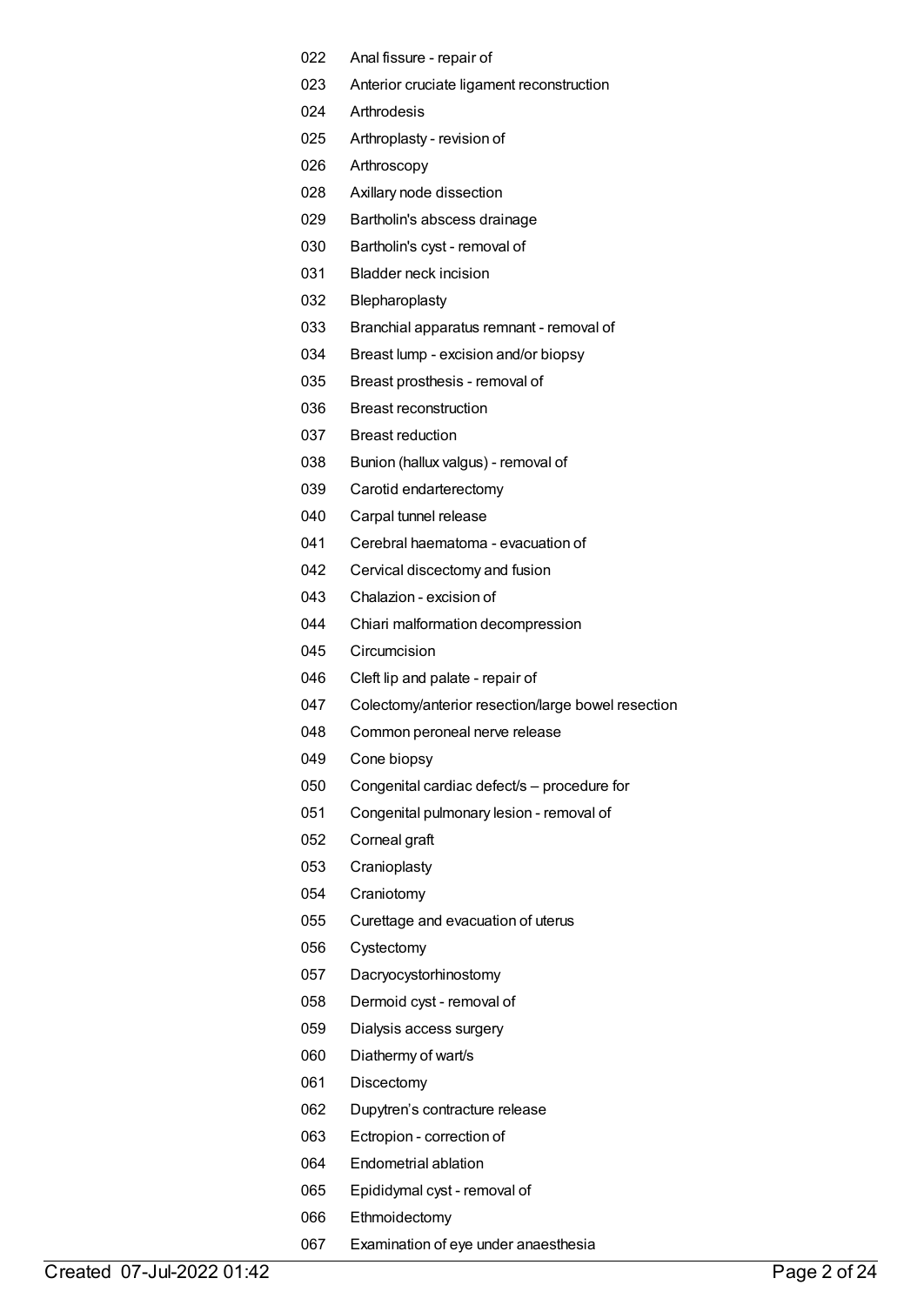- Exostosis excision of
- Female sterilisation
- Femoro-popliteal bypass graft
- Fracture non-union treatment of
- Functional endoscopic sinus surgery
- Fundoplication
- Ganglion excision of
- Hammer/claw/mallet toe correction of
- Heart valve replacement
- Herniorrhaphy
- Hydrocele repair of
- Hypospadias repair of
- Hysteroscopy, dilatation and curettage
- 081 Insertion of ventricular peritoneal shunt
- Laminectomy
- Laparoscopy
- Large loop excision of the transformation zone cervix (LLETZ)
- Laryngectomy
- Lingual or maxillary frenulum surgery
- Lithotripsy
- Lobectomy/wedge resection/pneumonectomy
- Lymphangioma surgery for
- Mastectomy
- Mastoidectomy
- Meatoplasty
- Meniscectomy
- Microlaryngoscopy
- Muscle biopsy/temporal artery biopsy
- Muscle or tendon length change of
- Myomectomy
- Nasal cautery
- Nasal polypectomy
- Nasendoscopy
- Neonatal surgery
- Nephrectomy
- Nerve decompression
- Nerve decompression of spinal cord
- Orchidectomy
- Orchidopexy
- Osteotomy
- Parathyroidectomy
- Parotidectomy/submandibular gland excision of
- Pectus surgery
- Pedicle screw fusion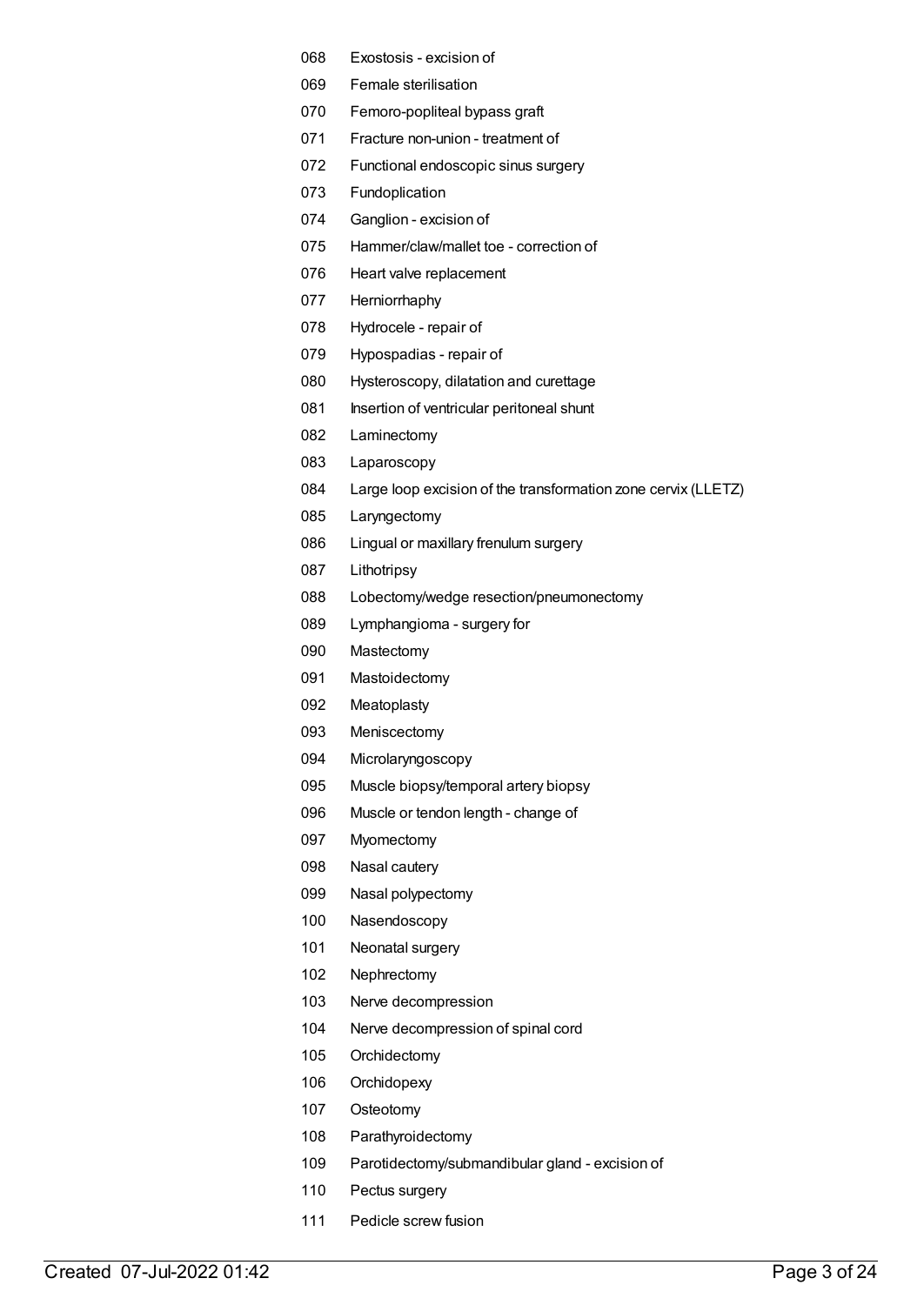- Pharyngoplasty
- Pharynx excision of
- Pilonidal sinus surgery
- Pleurodesis
- Posterior fossa decompression
- Probing of naso-lacrimal duct
- Procedure for strabismus (squint repair)
- Prostate biopsy
- Pterygium excision of
- Ptosis repair of
- Pyeloplasty/correction of ureteropelvic junction
- Pyogenic granuloma removal of
- Radical neck dissection
- Repair of obstructing hiatus hernia
- Replacement of aortic aneurysm with bifurcation graft
- Removal of intracranial lesion
- Rhinoplasty
- Rotator cuff repair of
- Salpingo-oophorectomy/oophorectomy/ovarian cystectomy
- Scar revision
- Shoulder joint replacement
- Shoulder reconstruction
- Skin lesion excision of
- Stapedectomy
- Stone/s urinary tract removal of
- 137 Stress incontinence surgery
- Sub-mucosal resection
- Tendon release
- Tenotomy of hip
- Thyroglossal remnant removal of
- Thyroidectomy/hemi-thyroidectomy
- Toenail surgery
- Trabeculectomy
- Trigger finger/thumb release
- Turbinectomy
- Untethering of spinal cord
- Ureteric reimplantation
- Ureteric stent insertion of
- Urethra dilatation of
- Vaginal repair anterior/posterior
- Vitrectomy (including buckling/cryotherapy)
- Other

# **Collection and usage attributes**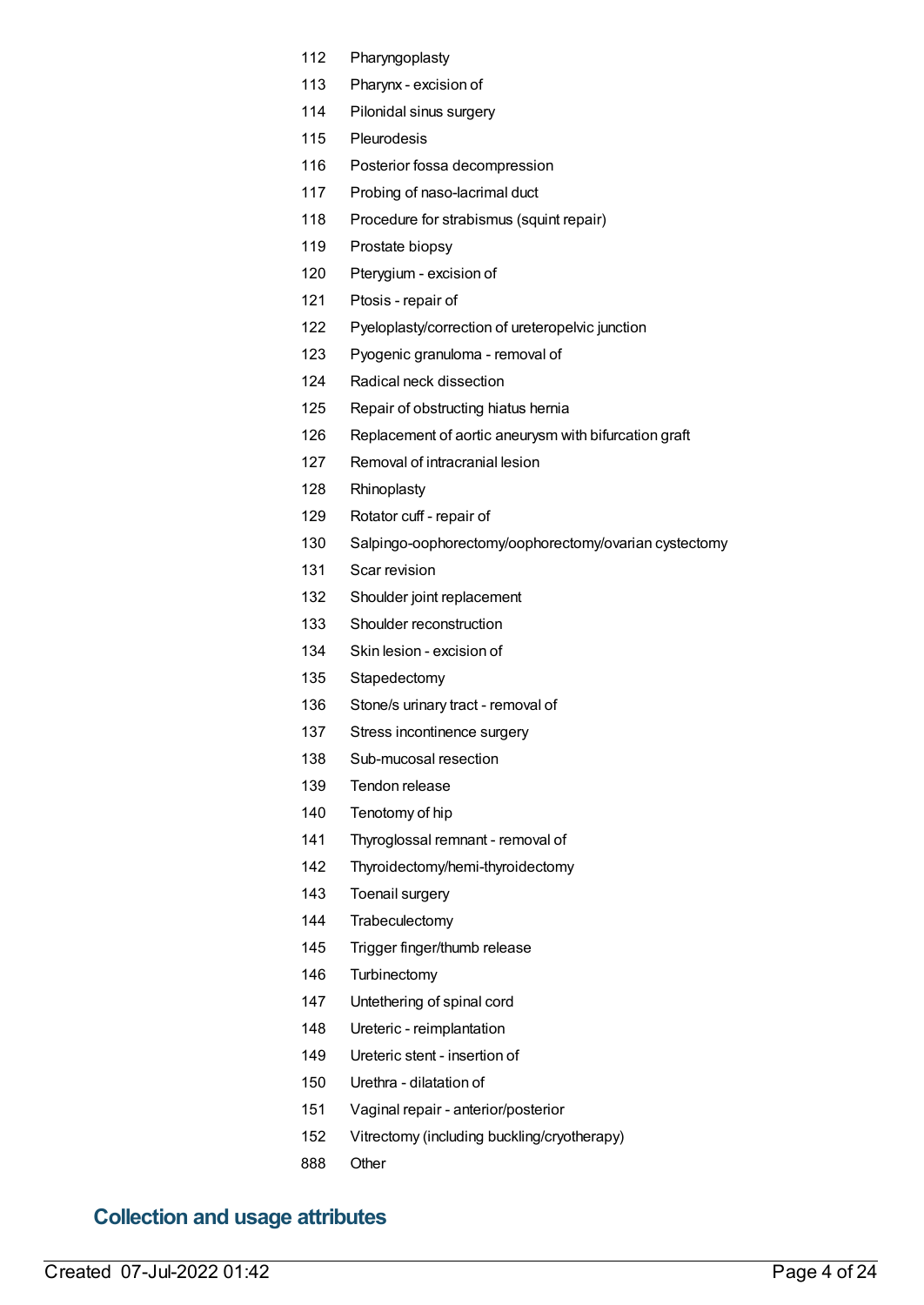| Guide for use:             | The data element Elective surgery waiting list episode—intended procedure, code<br>NNN replaces the data element Elective surgery waiting list episode—indicator<br>procedure, code NNN in the Elective Surgery Waiting Times NMDS.                                                                                                                                                                                                                                                                                                                                        |
|----------------------------|----------------------------------------------------------------------------------------------------------------------------------------------------------------------------------------------------------------------------------------------------------------------------------------------------------------------------------------------------------------------------------------------------------------------------------------------------------------------------------------------------------------------------------------------------------------------------|
|                            | Patients who are added to a waiting list after 1 July 2016 should be assigned an<br>Intended procedure. For the purposes of national reporting (of the data for 2017-18<br>onwards), patients who were added to a waiting list before 1 July 2016, and who<br>are still waiting as at 1 July 2017 should have their existing Indicator procedure<br>recoded to the list of Intended procedures.                                                                                                                                                                            |
|                            | The titles of the intended procedures in this data element may not be identical to<br>the titles of procedures included in the National Elective Surgery Urgency<br>Categorisation Guideline - April 2015 (the Guideline). Accurate assignment of<br>intended procedures may require reference to the additional information (such as<br>the diagnoses for which the procedure was intended) in the Guideline. This<br>additional information is also presented in the Comments below. The Guideline can<br>be accessed using the link in the Reference Documents section. |
|                            | CODE 888 Other                                                                                                                                                                                                                                                                                                                                                                                                                                                                                                                                                             |
|                            | All other procedures not included above.                                                                                                                                                                                                                                                                                                                                                                                                                                                                                                                                   |
| <b>Collection methods:</b> | The following is recommended for when the list of intended procedures, as<br>described in the permissible values section, is implemented into a data recording<br>system (for example, as a pick list of procedures in a database):                                                                                                                                                                                                                                                                                                                                        |
|                            | • CODE 019 Acromioplasty/arthroscopy shoulder/sub acromial<br>decompression: two sub-categories should be listed to allow the selection of<br>the type of intervention. The sub-categories could be:<br>(1) arthroscopic<br>$(2)$ open                                                                                                                                                                                                                                                                                                                                     |
| <b>Comments:</b>           | Codes 001 to 015 have been assigned to intended procedures that are considered<br>to be equivalent to the procedures included in the data element Elective surgery<br>waiting list episode-indicator procedure, code NN.                                                                                                                                                                                                                                                                                                                                                   |
|                            | Codes 016 and 017 have been assigned to the intended procedures 'Myringotomy<br>(without insertion of grommets)' and 'Pressure equalising tubes - insertion of<br>which, combined, are considered to be equivalent to the indicator procedure<br>'Myringotomy'.                                                                                                                                                                                                                                                                                                            |
|                            | Codes 018 to 152 have been assigned alphabetically to the remaining intended<br>procedures.                                                                                                                                                                                                                                                                                                                                                                                                                                                                                |
|                            | There are some differences between the intended procedures in this data element<br>and the list of procedures included in the National Elective Surgery Urgency<br>Categorisation Guideline April 2015 (the Guideline). Where relevant, differences<br>between the intended procedure and the list of procedures included in the<br>Guideline are noted under each intended procedure code.                                                                                                                                                                                |
|                            | While the CODE name may not include the description 'repair of' or 'revision of', the<br>Australian Classification of Health Interventions (ACHI) codes for these<br>interventions may still be included in the list of ACHI codes below for each intended<br>procedure.                                                                                                                                                                                                                                                                                                   |
|                            | Non-surgical procedures are excluded from the definition of elective surgery in<br>Elective care waiting list episode—elective care type, code N. The following<br>Guideline procedures are not included in this data element as the procedures are<br>not classified as a surgical operation on the Medicare Benefits Schedule:                                                                                                                                                                                                                                           |
|                            | • Colposcopy<br>• Mirena insertion<br>• Panendoscopy<br>• Retrograde pyelogram.                                                                                                                                                                                                                                                                                                                                                                                                                                                                                            |
|                            | The phrase 'for reasons other than cosmetic' has been removed from the titles of<br>some Guideline procedures. This is because cosmetic surgery is excluded from<br>the definition of elective surgery in <b>Elective care waiting list episode—elective care</b><br>type, code N.                                                                                                                                                                                                                                                                                         |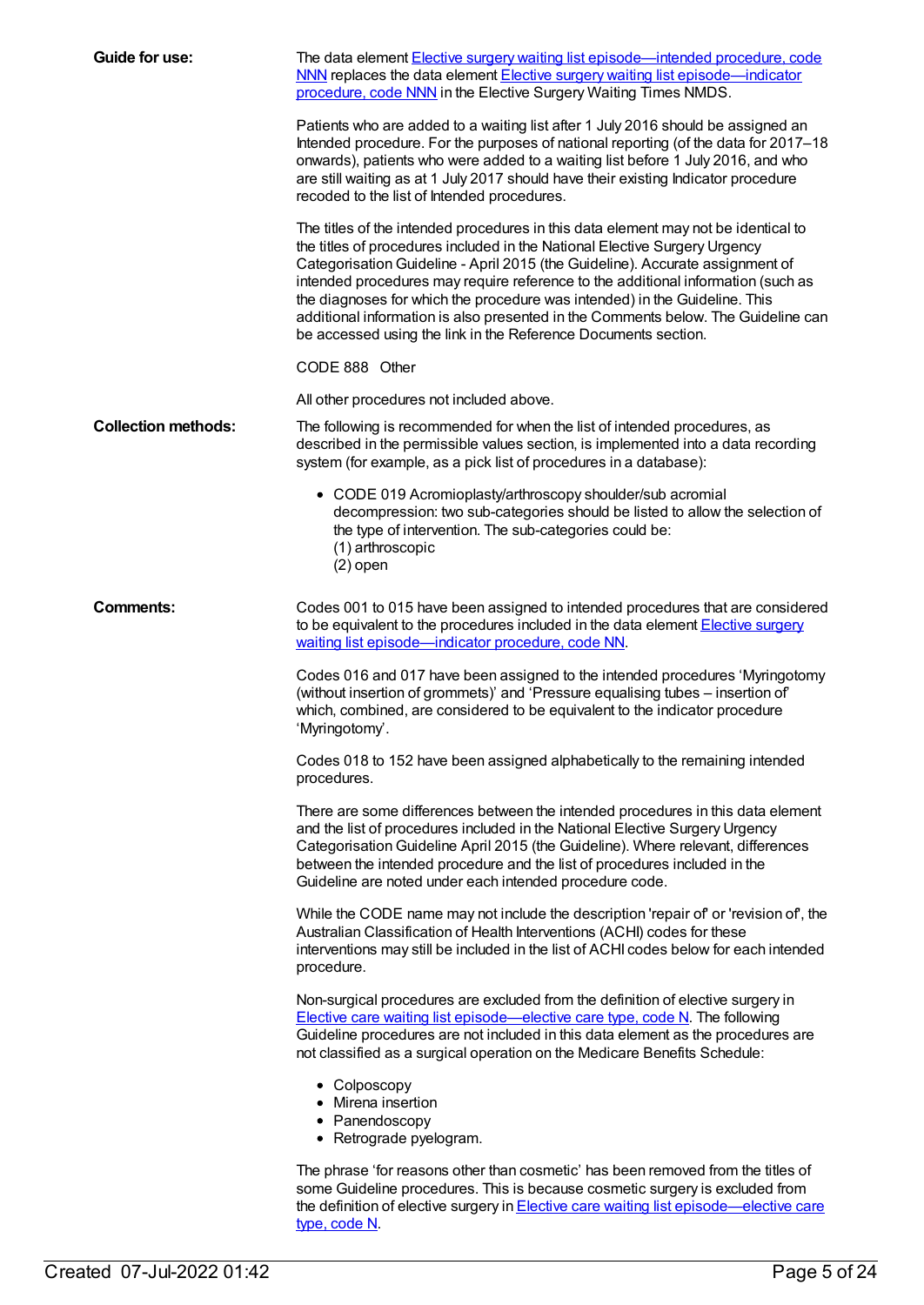The ACHI codes which are listed under each intended procedure below provide guidance as to what the intended procedures would be likely to include.

CODE 001 Cataract extraction (with or without intraocular lens insertion)

Cataract extraction (with or without intra-ocular lens insertion) is considered to be equivalent to the previous indicator procedure titled 'Cataract extraction'.

The Guideline includes three procedures:

- Cataract extraction (with or without intraocular lens insertion)
- Cataract extraction (with or without intraocular lens insertion) with angle closure glaucoma
- Cataract extraction (with or without intraocular lens insertion) with severe disability'.

ACHI(10th edition) equivalent codes

42698-05 [200] 42698-06 [200] 42698-07 [200] 42698-08 [200] 42731-01 [200] 90077-00 [203] 42734-01 [203]

CODE 002 Cholecystectomy (open/laparoscopic):

Cholecystectomy (open/laparoscopic) is considered to be equivalent to the indicator procedure titled 'Cholecystectomy'.

The Guideline includes three procedures:

- Cholecystectomy (open/laparoscopic)
- Cholecystectomy (open/laparoscopic) with biliary pancreatitis
- Cholecystectomy (open/laparoscopic) with potential common bile duct stone or severe frequent attacks (two within 90 days).

ACHI(10th edition) equivalent codes 30443-00 [965] 30454-01 [965] 30455-00 [965] 30445-00 [965] 30448-00 [965] 30449-00 [965]

CODE 003 Coronary artery bypass grafting

This is considered to be equivalent to the indicator procedure titled 'Coronary artery bypass grafting'.

ACHI(10th edition) equivalent codes 38497-00 [672] 38497-01 [672] 38497-02 [672] 38497-03 [672] 38497-04 [673] 38497-05 [673] 38497-06 [673] 38497-07 [673] 38500-00 [674] 38503-00 [674] 38500-01 [675] 38503-01 [675] 38500-02 [676] 38503-02 [676] 38500-03 [677] 38503-03 [677] 38503-04 [678] 38500-04 [678] 38503-05 [679] 90201-00 [679] 90201-01 [679] 90201-02 [679] 90201-03 [679] 38500-05 [679]

CODE 004 Cystoscopy:

This is considered to be equivalent to the indicator procedure titled 'Cystoscopy'.

ACHI(10th edition) equivalent codes 36812-00 [1089] 36812-01 [1089] 36836-00 [1098]

CODE 005 Haemorrhoidectomy:

This is considered to be equivalent to the indicator procedure titled 'Haemorrhoidectomy'.

ACHI(10th edition) equivalent codes 32138-00 [941] 32135-00 [941] 32135-01 [941] 32132-00 [941] 32138-01 [941] 32138-02 [941]

CODE 006 Hysterectomy (abdominal/vaginal/laparoscopic):

Hysterectomy (abdominal/vaginal/laparoscopic) is considered to be equivalent to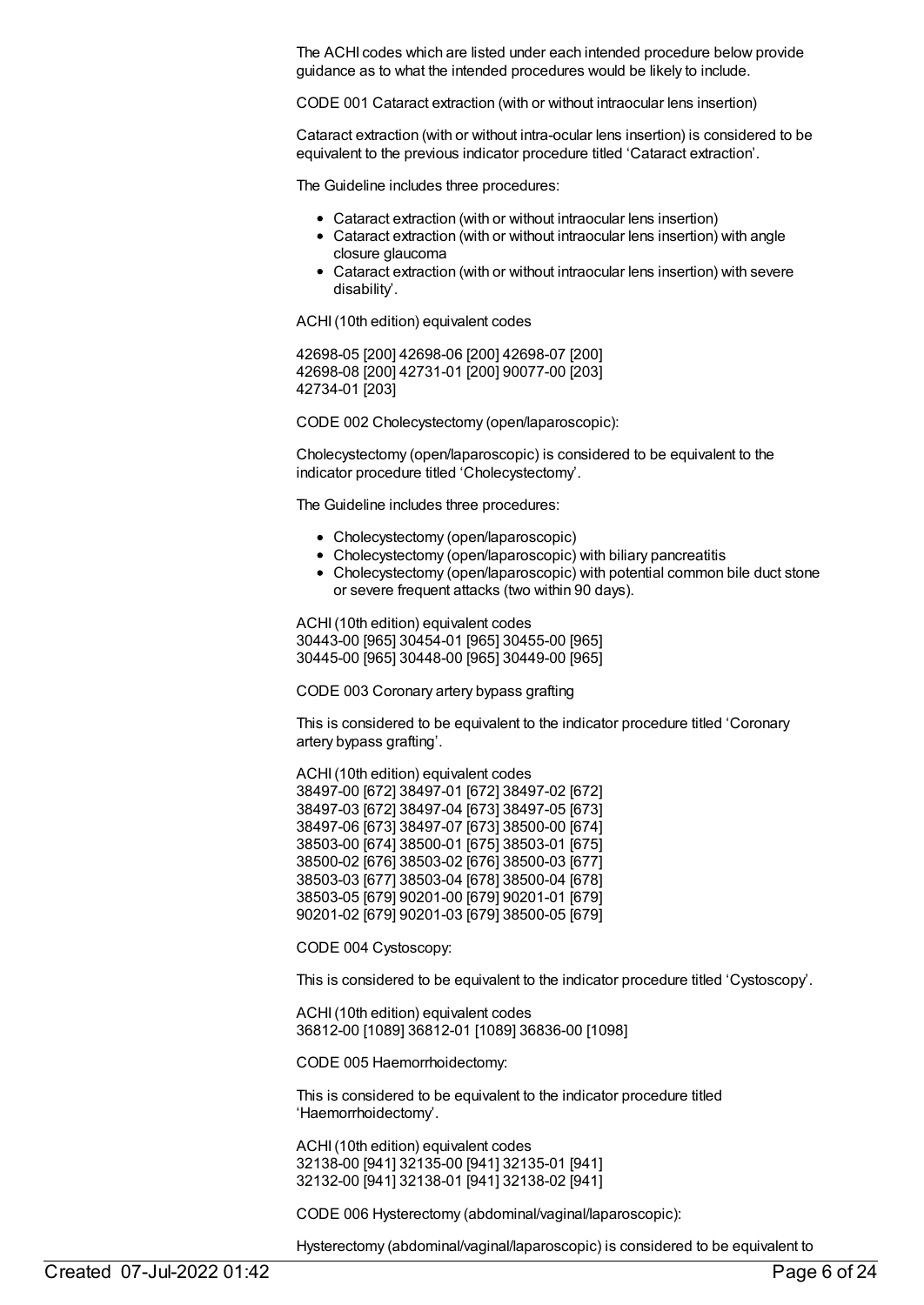the indicator procedure titled 'Hysterectomy'.

ACHI(10th edition) equivalent codes 35653-00 [1268] 35653-01 [1268] 35653-04 [1268] 35657-00 [1269] 35661-00 [1268] 35664-00 [1268] 35664-01 [1269] 35667-00 [1268] 35667-01 [1269] 35670-00 [1268] 35673-02 [1269] 35750-00 [1269] 35753-02 [1269] 90448-00 [1268] 90448-01 [1268] 90448-02 [1268] 90450-00 [989] 90450-01[989] 90450-02 [989]

CODE 007 Inguinal herniotomy/herniorrhaphy:

The Guideline includes two procedures for Inguinal herniotomy/herniorrhaphy, disaggregated by age (greater than or less than 6 months). Inguinal herniotomy/herniorrhaphy is considered equivalent to the indicator procedure titled 'Inguinal herniorrhaphy', with the exception of ACHI code 30615-00 [997] which is included in CODE 125 'Repair of obstructing hiatus hernia'.

ACHI(10th edition) equivalent codes 30614-03 [990] 30609-03 [990] 30614-02 [990] 30609-02 [990]

CODE 008 Myringoplasty/tympanoplasty:

Myringoplasty/tympanoplasty is considered to be equivalent to the indicator procedure titled 'Myringoplasty'.

ACHI(10th edition) equivalent codes 41527-00 [313] 41530-00 [313] 41533-01 [313] 41542-00 [315] 41635-01 [313]

CODE 010 Prostatectomy:

This is considered to be equivalent to the indicator procedure titled 'Prostatectomy'.

ACHI(10th edition) equivalent codes 37200-03 [1167] 37200-04 [1167] 37200-05 [1167] 37203-06 [1166] 37209-00 [1167] 37209-01 [1166] 37210-00 [1167] 37210-01 [1166] 37211-00 [1167] 37211-01 [1166] 37224-00 [1162] 37224-03 [1166] 90407-00 [1168] 90408-00 [1162] 90408-02 [1162]

CODE 011 Septoplasty:

This is considered to be equivalent to the indicator procedure titled 'Septoplasty'.

ACHI(10th edition) equivalent codes 41671-01 [379] 41671-02 [379] 41671-03 [379]

CODE 012 Tonsillectomy (with/without adenoidectomy)

Tonsillectomy (with/without adenoidectomy) is considered to be equivalent to the indicator procedure titled 'Tonsillectomy'.

ACHI(10th edition) equivalent codes 41789-00 [412] 41789-01 [412]

CODE 013 Total hip replacement

This is considered to be equivalent to the indicator procedure titled 'Total hip replacement', with the exception of procedures for revision of arthroplasty which are included in CODE 025 'Arthroplasty - revision of'.

ACHI(10th edition) equivalent codes 47522-00 [1489] 49312-00 [1489] 49315-00 [1489] 49318-00 [1489] 49319-00 [1489] 90607-00 [1489] 90607-01 [1489]

CODE 014 Total knee replacement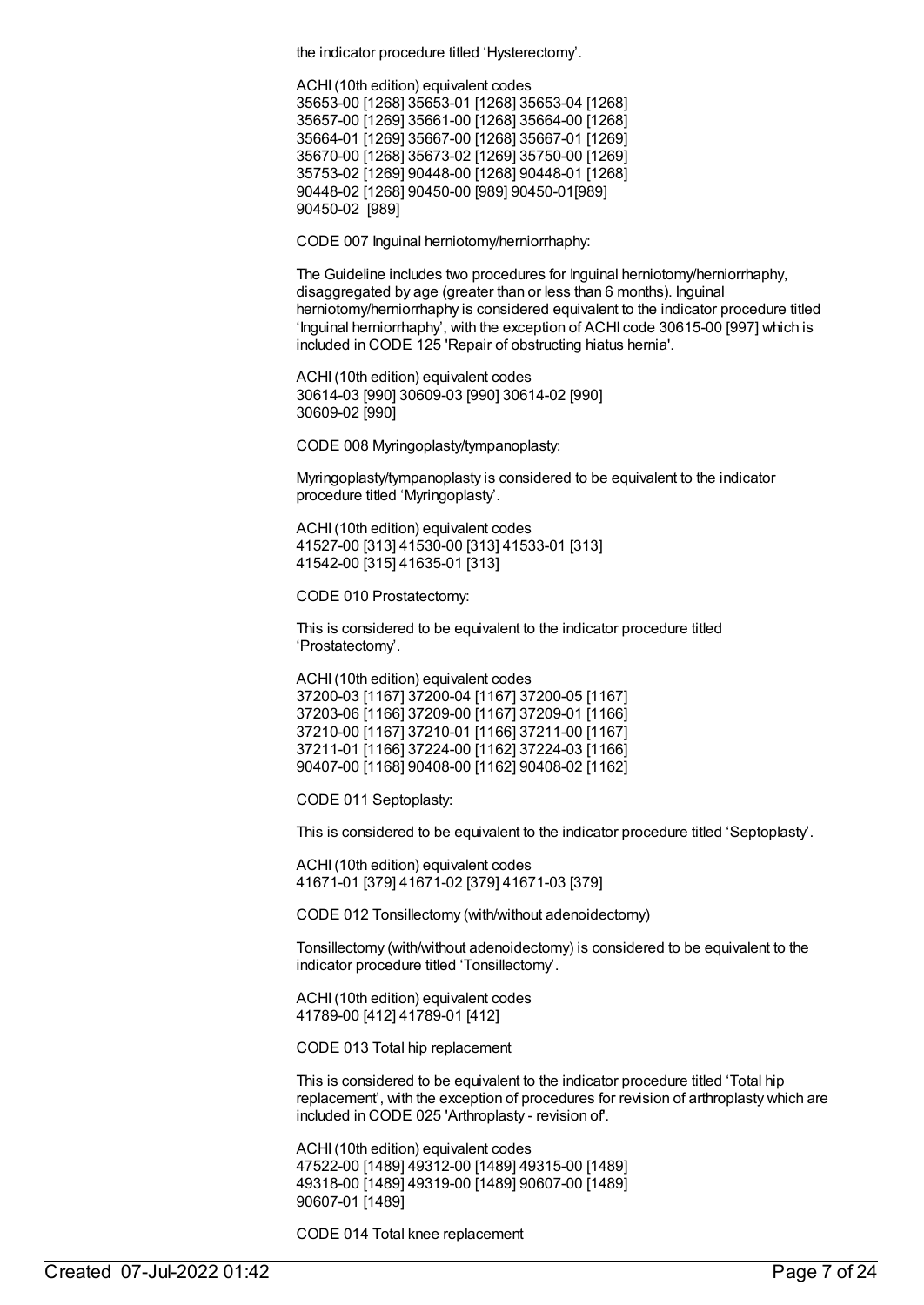This is considered to be equivalent to the indicator procedure titled 'Total knee replacement', with the exception of procedures for revision of arthroplasty which are included in CODE 025 'Arthroplasty - revision of'.

ACHI(10th edition) equivalent codes 49517-00 [1518] 49518-00 [1518] 49519-00 [1518] 49521-00 [1519] 49521-01 [1519] 49521-02 [1519] 49521-03 [1519] 49524-00 [1519] 49524-01 [1519] 49534-01 [1518]

CODE 015 Varicose veins treatment

The title of the code differs from the title in the Guideline 'Varicose veins treatment by any means, for reasons other than cosmetic'. Varicose veins treatment may not be equivalent to the indicator procedure titled 'Varicose veins stripping and ligation'.

ACHI(10th edition) equivalent codes 32500-01 [722] 32504-00 [727] 32507-01 [727] 32508-00 [727] 32520-00 [728] 32514-00 [737]

CODE 016 Myringotomy (without insertion of grommets)

The Guideline includes two procedures:

- Myringotomy
- Pressure equalising tubes (grommets)—insertion of (see CODE 017).

The title of the code differs from the title in the Guideline 'Myringotomy', in order to guide assignment of the two intended procedures on the basis of the insertion of grommets.

Myringotomy (without insertion of grommets) is not equivalent to the indicator procedure titled 'Myringotomy'.

'Myringotomy (without insertion of grommets)' and 'Pressure equalising tubes – insertion of', combined, are considered to be equivalent to the indicator procedure 'Myringotomy'.

ACHI(10th edition) equivalent codes 41626-00 [309] 41626-01 [309]

CODE 017 Pressure equalising tubes (grommets)—insertion of

The Guideline includes two procedures:

- Myringotomy (see CODE 016 Myringotomy (without insertion of grommets))
- Pressure equalising tubes (grommets)—insertion of.

'Pressure equalising tubes (grommets)—insertion of' is not equivalent to the indicator procedure titled 'Myringotomy'.

'Myringotomy (without insertion of grommets)' and 'Pressure equalising tubes – insertion of', combined, are considered to be equivalent to the indicator procedure 'Myringotomy'.

ACHI(10th edition) equivalent codes 41632-00 [309] 41632-01 [309]

CODE 018 Abdominal or thoracic aortic aneurysm—repair/replacement

The title of the code differs from the title in the Guideline 'Abdominal or thoracic aortic aneurysm by any means'.

ACHI(10th edition) equivalent codes 33115-00 [715] 33116-00 [762] 33103-00 [715] 33145-00 [715] 33109-00 [715] 33148-00 [715] 33112-00 [715] 33151-00 [715] 33154-00 [715]

CODE 019 Acromioplasty/arthroscopy shoulder/sub acromial decompression

ACHI(10th edition) equivalent codes 48903-00 [1400] 48951-00 [1400]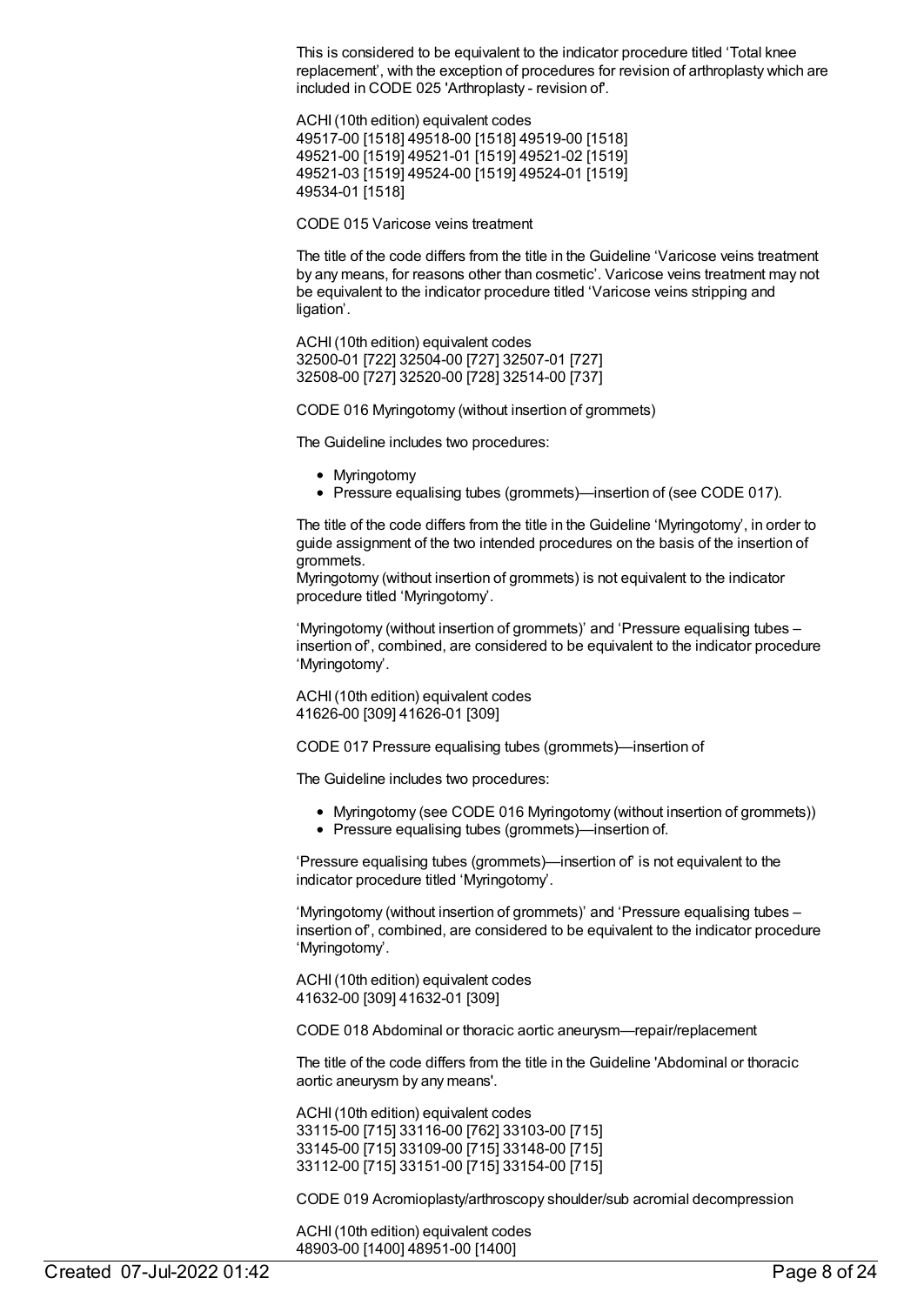CODE 020 Adenoidectomy

ACHI(10th edition) equivalent codes 41801-00 [412]

CODE 021 Amputation of limb

ACHI(10th edition) equivalent codes 44331-00 [1399] 90535-00 [1412] 44328-01 [1412] 44328-00 [1426] 44328-02 [1448] 44367-00 [1484] 44367-01 [1505] 44367-02 [1505] 44361-01 [1533]

CODE 022 Anal fissure—repair of

The title of the code differs from the title in the Guideline 'Anal fissure—surgery for'.

ACHI(10th edition) equivalent codes 90344-02 [929] 90338-00 [930] 90315-01 [933] 32126-00 [940] 32165-00 [940]

CODE 023 Anterior cruciate ligament reconstruction

ACHI(10th edition) equivalent codes 49539-01 [1522] 49542-01 [1522] 49539-00 [1522] 49542-00 [1522] 49551-00 [1524]

CODE 024 Arthrodesis

ACHI(10th edition) equivalent codes 45877-00 [1371] 48939-00 [1403] 49106-00 [1418] 46303-00 [1460] 49203-00 [1460] 46300-00 [1460] 46300-01 [1460] 49200-00 [1468] 49300-00 [1491] 49306-00 [1491] 49509-01 [1512] 49545-00 [1524] 49712-00 [1543] 50118-00 [1543] 49845-00 [1543] 49815-00 [1543] 90559-00 [1543] 50109-00 [1571] 50218-02 [1570] 50218-00 [1570]

CODE 025 Arthroplasty—revision of

ACHI(10th edition) equivalent codes 48921-00 [1406] 48924-00 [1406] 49116-00 [1419] 49117-00 [1419] 49210-00 [1472] 49211-00 [1472] 49324-00 [1492] 49327-00 [1492] 49330-00 [1492] 49333-00 [1492] 49339-00 [1492] 49342-00 [1492] 49345-00 [1492] 49346-00 [1492] 49530-00 [1523] 49530-01 [1523] 49533-00 [1523] 49554-00 [1523] 49527-00 [1524] 49716-00 [1544] 49717-00 [1544]

CODE 026 Arthroscopy

ACHI(10th edition) equivalent codes 45855-00 [1364] 48945-00 [1395] 48945-01 [1396] 49118-00 [1410] 49218-00 [1443] 49360-00 [1481] 96225-00 [1491] 49557-00 [1501] 49700-00 [1529] 50100-00 [1555] 50100-01 [1560]

CODE 028 Axillary node dissection

ACHI(10th edition) equivalent codes 30332-00 [808] 30335-00 [808] 30336-00 [808] 30300-00 [808]

CODE 029 Bartholin's abscess drainage

ACHI(10th edition) equivalent codes 35520-00 [1290]

CODE 030 Bartholin's cyst—removal of

ACHI(10th edition) equivalent codes 35513-00 [1293]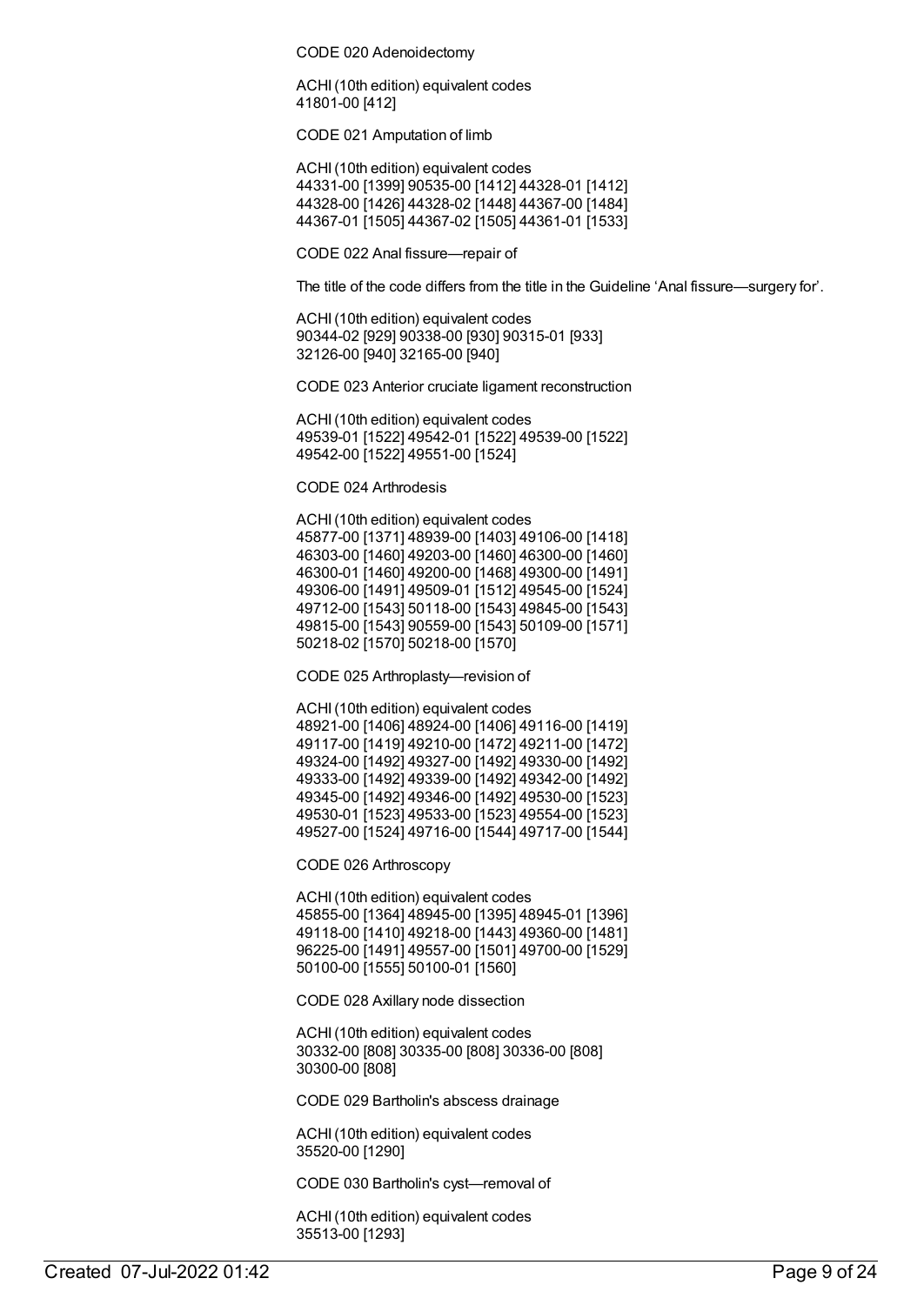CODE 031 Bladder neck incision

ACHI(10th edition) equivalent codes 36854-00 [1095]

CODE 032 Blepharoplasty

The title of the code differs from the title in the Guideline due to the removal of the phrase 'for reasons other than cosmetic'.

ACHI(10th edition) equivalent codes 45614-00 [1684] 45614-01 [1684] 45671-01 [1684] 45674-01 [1684]

CODE 033 Branchial apparatus remnant—removal of

ACHI(10th edition) equivalent codes 30286-00 [421] 30289-00 [421]

CODE 034 Breast lump—excision and/or biopsy

ACHI(10th edition) equivalent codes 31500-00 [1744] 31515-00 [1744] 31533-00 [1743] 31548-00 [1743] 31500-01 [1743]

CODE 035 Breast prosthesis—removal of

The title of the code differs from the title in the Guideline due to the removal of the phrase 'for reasons other than cosmetic'.

ACHI(10th edition) equivalent codes 45548-00 [1758] 45552-00 [1758] 45542-00 [1758] 45548-01 [1758] 45548-02 [1758]

CODE 036 Breast reconstruction

The title of the code differs from the title in the Guideline due to the removal of the phrase 'for reasons other than cosmetic'.

ACHI(10th edition) equivalent codes 45530-02 [1756] 45533-00 [1756] 45536-00 [1756] 45539-00 [1756]

CODE 037 Breast reduction:

The title of the code differs from the title in the Guideline due to the removal of the phrase 'for reasons other than cosmetic'.

ACHI(10th edition) equivalent codes 45520-00 [1754] 45520-01 [1754] 45520-02 [1754] 45520-03 [1754] 45522-00 [1754] 45522-01 [1754]

CODE 038 Bunion (hallux valgus)—removal of

ACHI(10th edition) equivalent codes 49821-00 [1547] 49824-00 [1547] 49827-00 [1547] 49830-00 [1547] 49833-00 [1547] 49836-00 [1547] 49837-00 [1547] 49838-00 [1547] 49839-00 [1547] 49842-00 [1547]

CODE 039 Carotid endarterectomy

ACHI(10th edition) equivalent codes 33500-00 [700] 32703-00 [718]

CODE 040 Carpal tunnel release

ACHI(10th edition) equivalent codes 39331-01 [76] 39331-00 [76]

CODE 041 Cerebral haematoma—evacuation of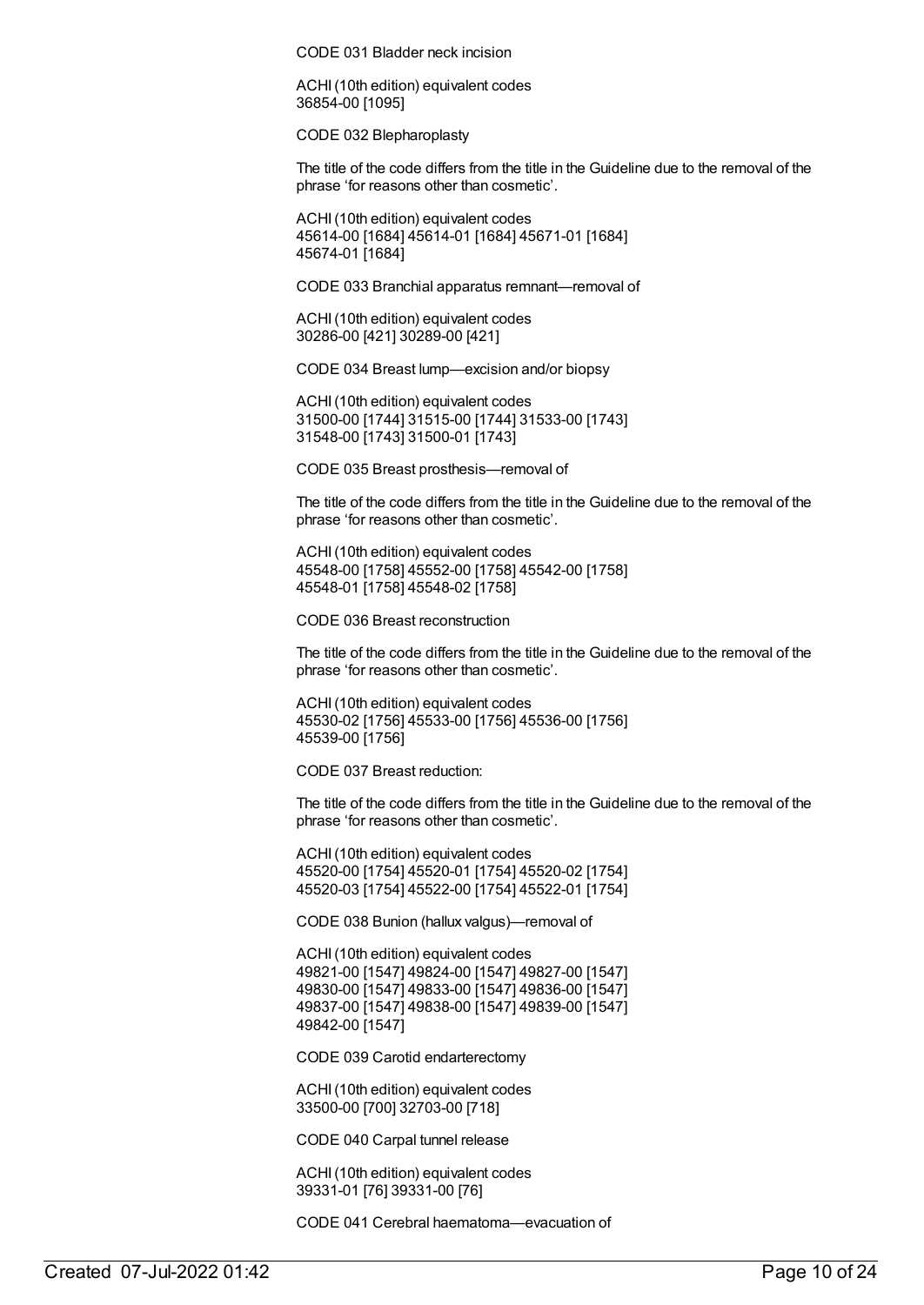ACHI(10th edition) equivalent codes 39009-00 [2] 39600-00 [8] 39603-00 [14] 39603-01 [14]

CODE 042 Cervical discectomy and fusion

The title of the code differs from the title in the Guideline 'Cervical discectomy and fusion unless neurological deficit'.

ACHI(10th edition) equivalent codes 40332-00 [46] 40335-00 [46] 48660-00 [1389] 48669-00 [1389]

CODE 043 Chalazion—excision of

ACHI(10th edition) equivalent codes 42575-00 [233]

CODE 044 Chiari malformation decompression

ACHI(10th edition) equivalent codes 40106-00 [9]

CODE 045 Circumcision

The title of the code differs from the title in the Guideline due to the removal of the phrase 'for reasons other than cosmetic'.

ACHI(10th edition) equivalent codes 30653-00 [1196]

CODE 046 Cleft lip and palate—repair of

ACHI(10th edition) equivalent codes 45677-00 [1689] 45683-00 [1689] 45689-00 [1689] 45689-01 [1689] 45692-00 [1689] 45695-00 [1689] 45698-00 [1689] 45701-00 [1689] 45704-00 [1689] 45707-00 [1690] 45710-00 [1690] 45713-00 [1690] 52337-00 [1690] 45680-00 [1691] 45686-00 [1691]

CODE 047 Colectomy/anterior resection/large bowel resection

ACHI(10th edition) equivalent codes 32006-00 [913] 32006-01 [913] 32003-00 [913] 32000-00 [913] 32003-01 [913] 32000-01 [913] 32005-01 [913] 32004-01 [913] 32005-00 [913] 32004-00 [913] 32012-00 [913] 32009-00 [913] 32000-02 [913] 32000-03 [913] 32003-02 [913] 32003-03 [913] 32004-02 [913] 32004-03 [913] 32005-02 [913] 32005-03 [913] 32006-02 [913] 32006-03 [913] 32009-01 [913] 32012-01 [913] 30515-03 [913] 30515-04 [913] 30515-05 [913] 30515-06 [913] 32030-01 [934]

CODE 048 Common peroneal nerve release

ACHI(10th edition) equivalent codes 39312-00 [77] 39330-00 [77] 39321-00 [83]

CODE 049 Cone biopsy

ACHI(10th edition) equivalent codes 35618-00 [1276] 35618-01 [1276]

CODE 050 Congenital cardiac defect/s – procedure for

The title of the code differs from the title in the Guideline 'Congenital cardiac defect/s'.

The associated ACHI(10th edition) procedures have not been defined.

CODE 051 Congenital pulmonary lesion—removal of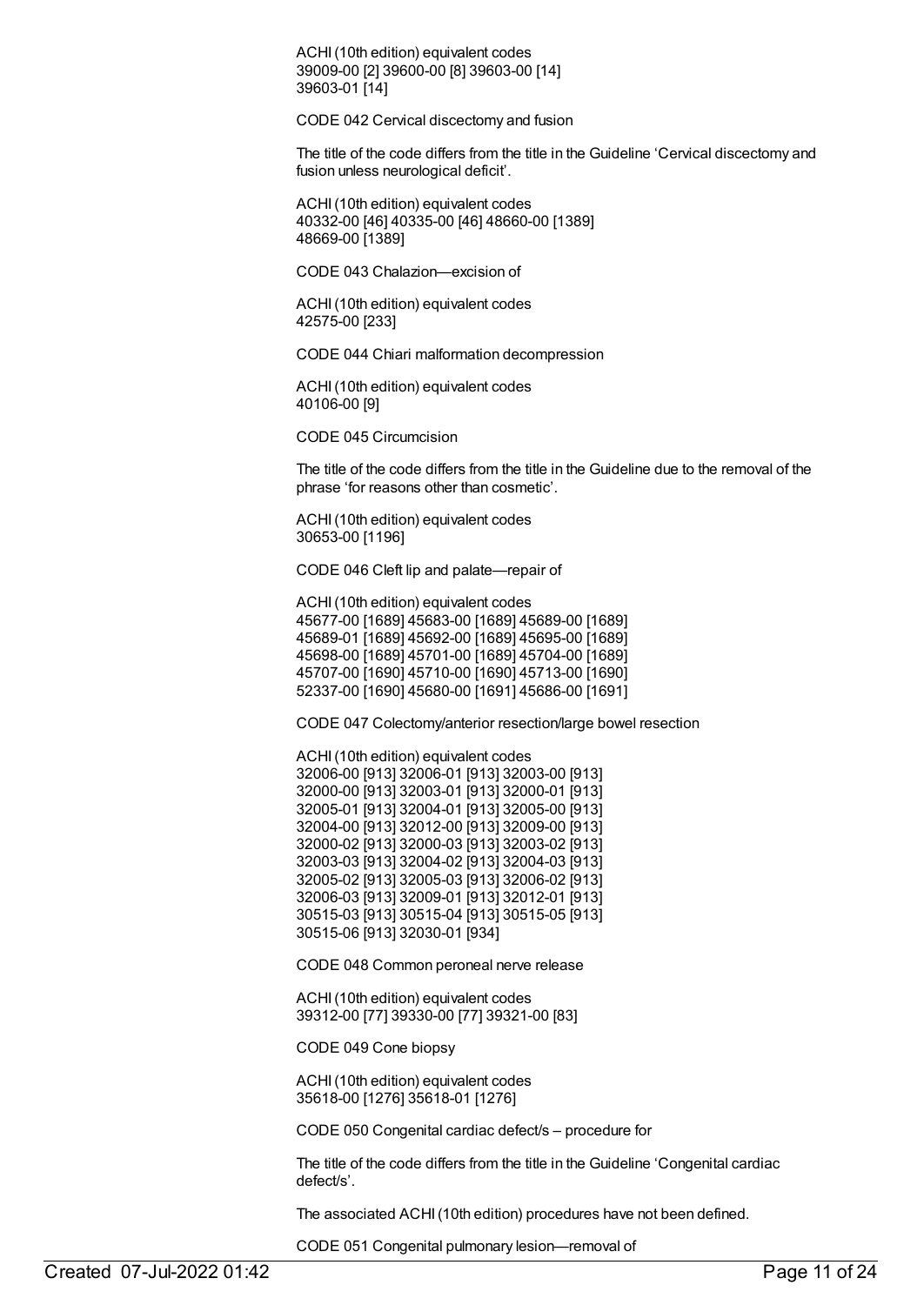ACHI(10th edition) equivalent codes 38424-00 [554] 38424-01 [554] 38421-00 [554] 38421-01 [554]

CODE 052 Corneal graft

ACHI(10th edition) equivalent codes 42659-00 [173] 42653-00 [173] 90063-00 [173] 90064-01 [173] 42656-01 [175] 42656-00 [175] 90064-00 [173] 42638-00 [174]

CODE 053 Cranioplasty

ACHI(10th edition) equivalent codes 40600-00 [23] 40600-01 [23] 40600-02 [23] 40600-03 [23]

CODE 054 Craniotomy

The Guideline includes four procedures:

- Craniotomy for removal of tumour (neurological deficit)
- Craniotomy for removal of benign tumour (no neurological deficit or mass effect)
- Craniotomy for ruptured aneurysm
- Craniotomy for un-ruptured aneurysm.

ACHI(10th edition) equivalent codes 39012-00 [7] 39706-01 [9] 39721-00 [10] 39800-00 [11] 39640-00 [17] 39642-00 [17] 39646-00 [17] 39615-01 [20] 39327-04 [82]

CODE 055 Curettage and evacuation of uterus

ACHI(10th edition) equivalent codes 35640-01 [1265] 35640-03 [1265] 35643-03 [1265]

CODE 056 Cystectomy

ACHI(10th edition) equivalent codes 37000-00 [1102] 37000-01 [1102] 37014-00 [1102]

CODE 057 Dacryocystorhinostomy

ACHI(10th edition) equivalent codes 42623-00 [247] 42629-00 [247] 42626-00 [248]

CODE 058 Dermoid cyst—removal of

ACHI(10th edition) equivalent codes 41729-00 [377] 42574-00 [226] 42573-00 [226]

CODE 059 Dialysis access surgery

ACHI(10th edition) equivalent codes 34130-00 [765] 34509-00 [765] 34512-00 [765] 34512-01 [765] 34515-00 [765] 34518-00 [765] 34518-01 [765] 34528-02 [766] 34530-05 [766] 34530-06 [766]

CODE 060 Diathermy of wart/s

ACHI(10th edition) equivalent codes 36815-01 [1116] 35507-00 [1281] 35507-01 [1289] 30189-01 [1619]

CODE 061 Discectomy

The title of the code differs from the title in the Guideline 'Discectomy for foot drop'.

ACHI(10th edition) equivalent codes 40303-00 [51] 40303-01 [51] 48636-00 [52]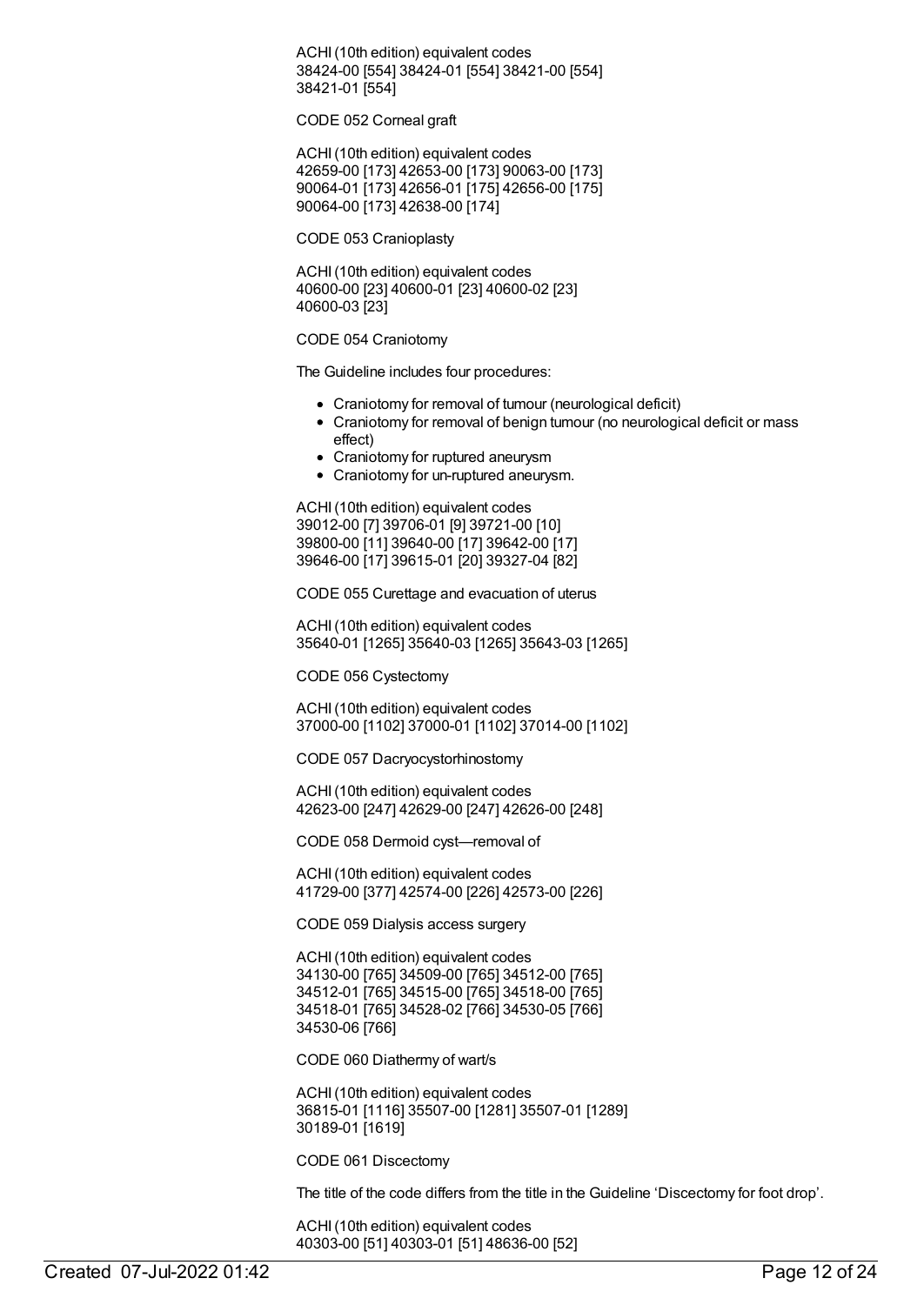40333-00 [52] 40333-01 [52] 40300-00 [52] 40300-01 [52] 48691-00 [59] 48691-01 [59] 48691-02 [59] 48691-03 [59] 90024-00 [48] 90024-01 [48]

CODE 062 Dupytren's contracture release

ACHI(10th edition) equivalent codes 46369-00 [1447] 46372-00 [1447] 46375-00 [1447] 46378-00 [1447] 46366-00 [1440] 46381-00 [1440]

CODE 063 Ectropion—correction of

ACHI(10th edition) equivalent codes 42581-00 [239] 42866-01 [239] 42866-00 [239] 45626-00 [239] 45626-01 [239]

CODE 064 Endometrial ablation

ACHI(10th edition) equivalent codes 35622-00 [1263]

CODE 065 Epididymal cyst—removal of

ACHI(10th edition) equivalent codes 37601-02 [1181] 37601-03 [1181]

CODE 066 Ethmoidectomy

ACHI(10th edition) equivalent codes 41737-02 [386] 41737-03 [386] 41731-00 [386] 41731-01 [386] 41734-00 [388] 41713-00 [387]

CODE 067 Examination of eye under anaesthesia

ACHI(10th edition) equivalent codes 42503-00 [160]

CODE 068 Exostosis—excision of

ACHI(10th edition) equivalent codes 41518-00 [303] 45825-00 [404] 45825-01 [1364] 47933-00 [1449] 47933-01 [1532] 47936-00 [1563] 47933-02 [1563]

CODE 069 Female sterilisation

ACHI(10th edition) equivalent codes 35638-10 [1251] 35638-08 [1251] 35638-09 [1251] 35638-07 [1251] 35717-03 [1251] 35717-02 [1251] 35713-09 [1251] 35713-08 [1251] 35688-00 [1257] 35688-01 [1257] 35688-02 [1257] 35688-03 [1257] 35688-04 [1257]

CODE 070 Femoro-popliteal bypass graft

ACHI(10th edition) equivalent codes 32742-00 [711] 32739-00 [711] 32754-00 [713] 32754-01 [713]

CODE 071 Fracture non-union—treatment of

ACHI(10th edition) equivalent codes 47786-00 [1366] 47789-00 [1366] 53427-00 [1366] 53429-00 [1366] 47765-00 [1368] 47765-01 [1368] 47768-00 [1368] 47768-01 [1368] 47771-00 [1368] 47771-01 [1368] 47699-01 [1388] 47699-02 [1388] 47702-01 [1388] 47702-02 [1388] 47465-01 [1401] 47468-01 [1401] 47429-01 [1414] 47432-01 [1414] 47450-01 [1414] 47459-01 [1414] 47021-01 [1416] 47027-01 [1416] 47366-02 [1429] 47384-02 [1429] 47408-01 [1429] 47366-03 [1430] 47384-03 [1430]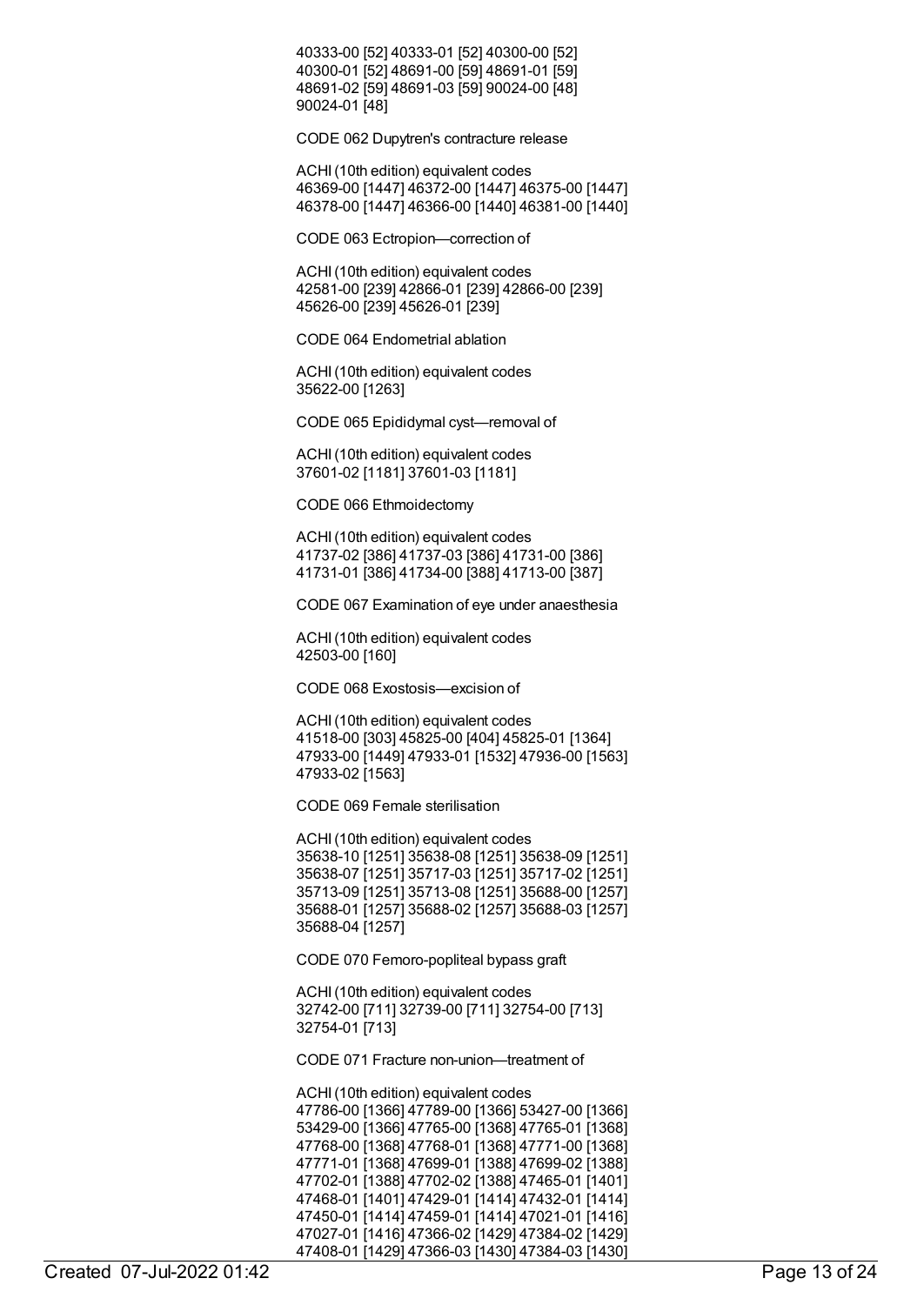47402-01 [1430] 47399-01 [1430] 47393-01 [1431] 47386-01 [1432] 47386-03 [1432] 47351-01 [1455] 47357-01 [1455] 47342-01 [1456] 47345-01 [1456] 47306-01 [1457] 47318-01 [1457] 47330-01 [1457] 47321-01 [1457] 47333-01 [1457] 47309-01 [1457] 47486-00 [1486] 47489-00 [1486] 47501-00 [1486] 47528-01 [1486] 47489-01 [1486] 47549-01 [1508] 47558-01 [1508] 47566-01 [1510] 47566-05 [1510] 47566-03 [1510] 47618-01 [1538] 47615-01 [1538] 47615-03 [1538] 47624-01 [1538] 47630-01 [1538] 47639-01 [1538] 47618-03 [1538] 47600-01 [1539] 47603-01 [1539] 47666-01 [1539] 47672-03 [1539] 47618-05 [1541] 47618-07 [1541]

CODE 072 Functional endoscopic sinus surgery

ACHI(10th edition) equivalent codes 41764-01 [370] 41716-01 [387] 41716-02 [387] 41716-00 [383] 41737-09 [386] 41746-00 [386] 41752-01 [386] 41716-05 [384] 41752-04 [384] 41737-07 [384] 41737-08 [384]

CODE 073 Fundoplication

The Guideline includes two procedures:

- Fundoplication for reflux disease
- Fundoplication (paediatrics).

The title of the code differs from the titles in the Guideline.

ACHI(10th edition) equivalent codes 30530-00 [886] 30527-02 [886] 30527-03 [886] 30529-00 [886] 30527-00 [886] 30527-01 [886] 31466-00 [886] 30527-04 [886] 30527-05 [886] 30529-01 [886] 30527-06 [886]

CODE 074 Ganglion—excision of

ACHI(10th edition) equivalent codes 30107-00 [1564] 46502-00 [1474] 46501-00 [1474] 46503-00 [1474] 46494-00 [1474] 46495-01 [1474] 46498-00 [1474] 46500-00 [1474]

CODE 075 Hammer/claw/mallet toe—correction of

ACHI(10th edition) equivalent codes 49848-00 [1548] 49851-00 [1548] 49848-01 [1548] 49851-01 [1548]

CODE 076 Heart valve replacement

ACHI(10th edition) equivalent codes 38488-01 [623] 38488-08 [623] 38489-01 [623] 38489-00 [623] 38488-00 [623] 38488-02 [628] 38488-03 [628] 38488-09 [628] 38489-02 [628] 38489-03 [634] 38488-04 [634] 38488-05 [634] 38488-10 [634] 38489-04 [637] 38489-05 [637] 38488-06 [637] 38488-07 [637] 38488-11 [637]

CODE 077 Herniorrhaphy

The Guideline includes two procedures:

- Herniorrhaphy-epigastric/umbilical (paediatrics)
- Herniorrhaphy-femoral/inguinal/incisional/umbilical.

The ACHI codes for Herniorrhaphy listed below do not include ACHI codes that are listed under Repair of obstructing hiatus hernia (CODE 125) and Inguinal herniotomy/herniorrhaphy (CODE 007).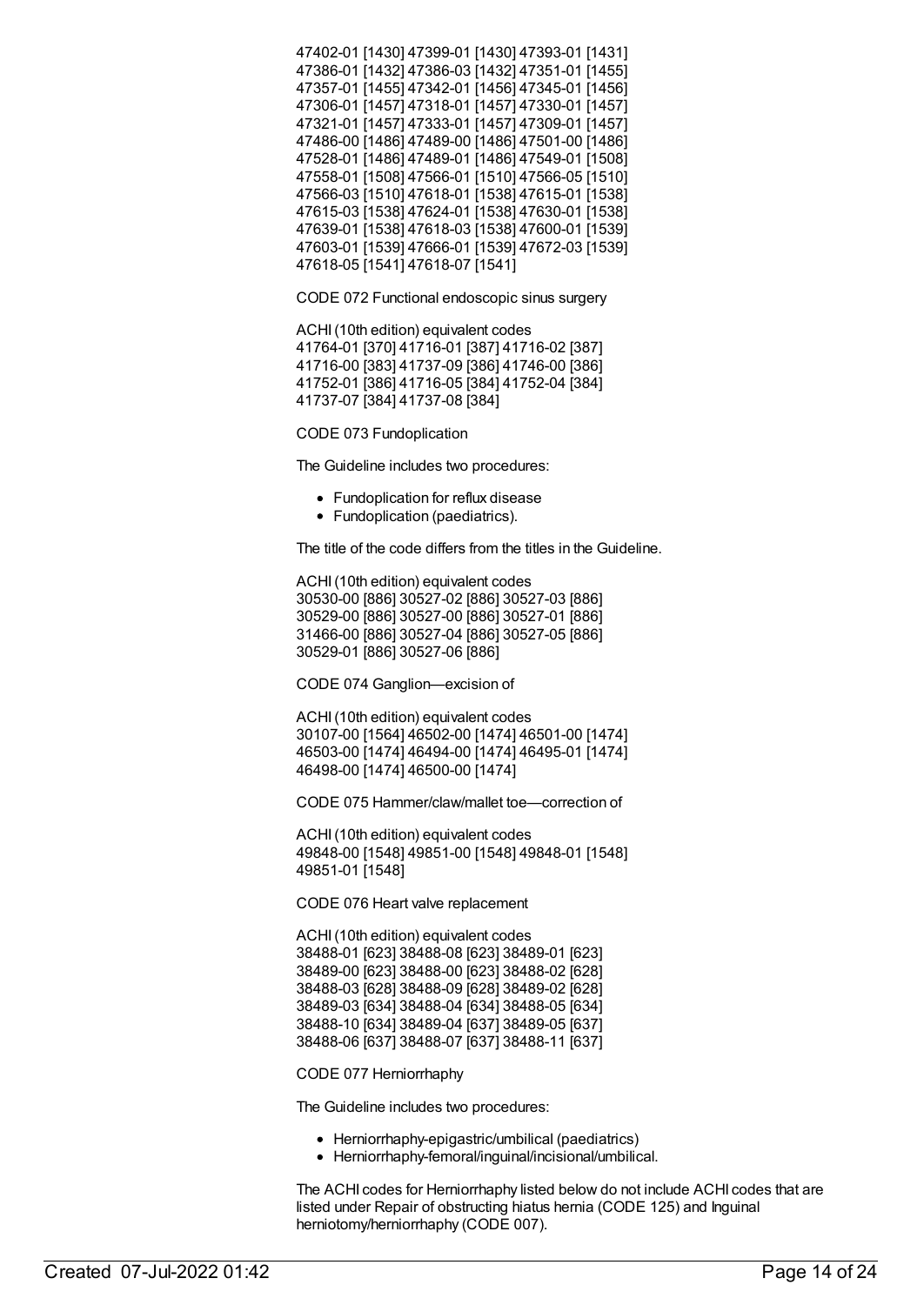ACHI(10th edition) equivalent codes 30614-01 [991] 30609-01 [991] 30614-00 [991] 30609-00 [991] 30617-01 [992] 30617-02 [992] 30617-00 [992] 30403-00 [993] 30405-00 [993] 30405-01 [993] 30405-02 [993] 30403-01 [996] 30405-03 [996] 30405-04 [996] 30405-05 [996]

CODE 078 Hydrocele—repair of

ACHI(10th edition) equivalent codes 30631-00 [1182] 37604-17 [1171]

CODE 079 Hypospadias—repair of

The Guideline includes two procedures:

- Hypospadias—repair of
- Hypospadias—repair of (paediatrics).

ACHI(10th edition) equivalent codes 37354-00 [1198] 37818-00 [1198] 37821-00 [1198] 37824-00 [1198] 37827-00 [1198] 37830-00 [1198] 37833-00 [1198]

CODE 080 Hysteroscopy, dilation and curettage

ACHI(10th edition) equivalent codes 35630-00 [1259] 35640-00 [1265]

CODE 081 Insertion of ventricular peritoneal shunt

The Guideline includes two procedures:

- Ventricular peritoneal shunt for obstructive hydrocephaly
- Ventricular peritoneal shunt for normal pressure hydrocephaly.

The title of the code differs from the titles in the Guideline.

ACHI(10th edition) equivalent codes 39015-00 [3] 40003-00 [5] 40003-01 [5] 40003-02 [5] 40003-03 [5] 40012-01 [19] 40012-00 [19] 40000-00 [19] 40009-00 [24]

CODE 082 Laminectomy

ACHI(10th edition) equivalent codes 48654-00 [1389] 48657-00 [1389] 48654-01 [1389] 48657-01 [1389]

CODE 083 Laparoscopy

ACHI(10th edition) equivalent codes 30390-00 [984] 35703-00 [1258]

CODE 084 Large loop excision of the transformation zone cervix (LLETZ)

ACHI(10th edition) equivalent codes 35647-00 [1275]

CODE 085 Laryngectomy

ACHI(10th edition) equivalent codes 41837-00 [524] 41840-00 [524] 41834-00 [524] 41843-00 [524]

CODE 086 Lingual or maxillary frenulum surgery

ACHI(10th edition) equivalent codes 30278-02 [390] 30278-00 [392] 30281-00 [401] 30281-01 [404]

CODE 087 Lithotripsy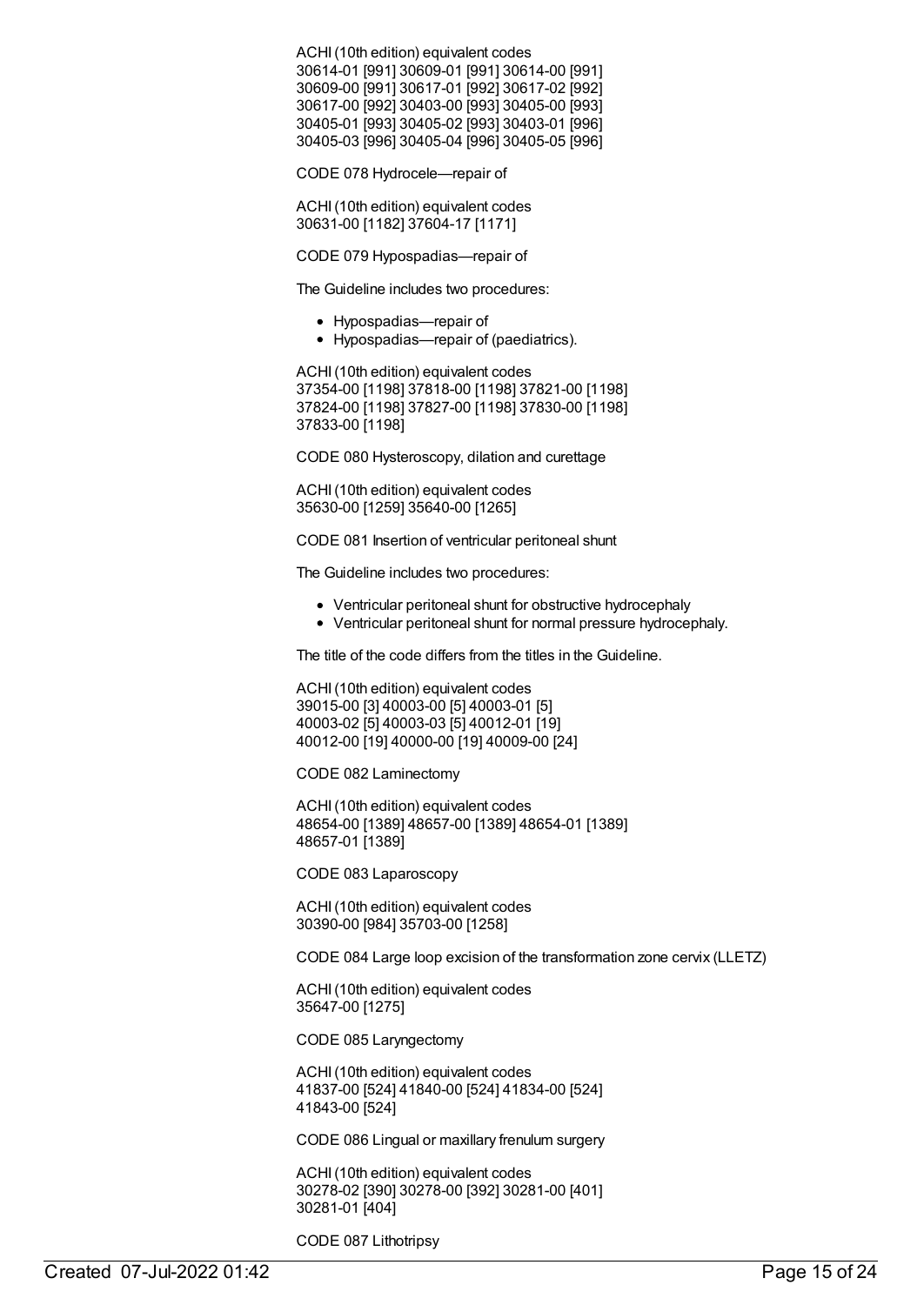ACHI(10th edition) equivalent codes 36863-00 [1096] 36546-00 [1126] 92199-00 [1880]

CODE 088 Lobectomy/wedge resection/pneumonectomy

ACHI(10th edition) equivalent codes 38438-00 [551] 38440-00 [551] 90169-00 [551] 38440-01 [551] 38438-01 [552] 38441-00 [552] 38438-02 [553] 38441-01 [553]

CODE 089 Lymphangioma—surgery for

ACHI(10th edition) equivalent codes 45030-00 [748] 45033-00 [748] 45033-01 [748] 45033-02 [748] 45033-03 [748] 45033-04 [748] 45033-05 [748] 45033-06 [748] 45036-00 [748]

CODE 090 Mastectomy

ACHI(10th edition) equivalent codes 31518-00 [1748] 31518-01 [1748] 31524-00 [1747] 31524-01 [1747]

CODE 091 Mastoidectomy

ACHI(10th edition) equivalent codes 41545-00 [323] 41557-00 [323] 41564-00 [323] 41557-01 [323] 41564-01 [323] 41548-00 [323]

CODE 092 Meatoplasty

This code (CODE 092) only covers urethral meatoplasty; ear meatoplasty is not included.

ACHI(10th edition) equivalent codes 37342-00 [1121] 37345-00 [1121] 37348-00 [1121]

CODE 093 Meniscectomy

ACHI(10th edition) equivalent codes 49503-00 [1505] 49560-03 [1503] 49557-02 [1503] 49561-01 [1517] 49562-01 [1517]

CODE 094 Microlaryngoscopy

Excludes the procedure Microlaryngoscopy (ACHI code 41855-00 [Block 520]), as this procedure is not classified as a surgical operation on the Medicare Benefits Schedule.

ACHI(10th edition) equivalent codes 41864-00 [523] 41867-01 [530] 41867-00 [523] 41861-00 [523]

CODE 095 Muscle biopsy/temporal artery biopsy

ACHI(10th edition) equivalent codes 34109-00 [699] 96232-00 [215]

CODE 096 Muscle or tendon length—change of

ACHI(10th edition) equivalent codes 90600-00 [1395] 90600-01 [1395] 49100-02 [1410] 49121-04 [1410] 46492-00 [1467] 46447-00 [1469] 50363-00 [1498] 50366-00 [1498] 50369-00 [1498] 50372-00 [1498] 90611-00 [1522] 90611-01 [1522] 49706-03 [1529] 49727-00 [1542] 49728-00 [1542] 50345-00 [1548] 47957-00 [1572] 90612-00 [1544]

CODE 097 Myomectomy

ACHI(10th edition) equivalent codes 35623-00 [1266] 35649-01 [1266] 35649-03 [1266]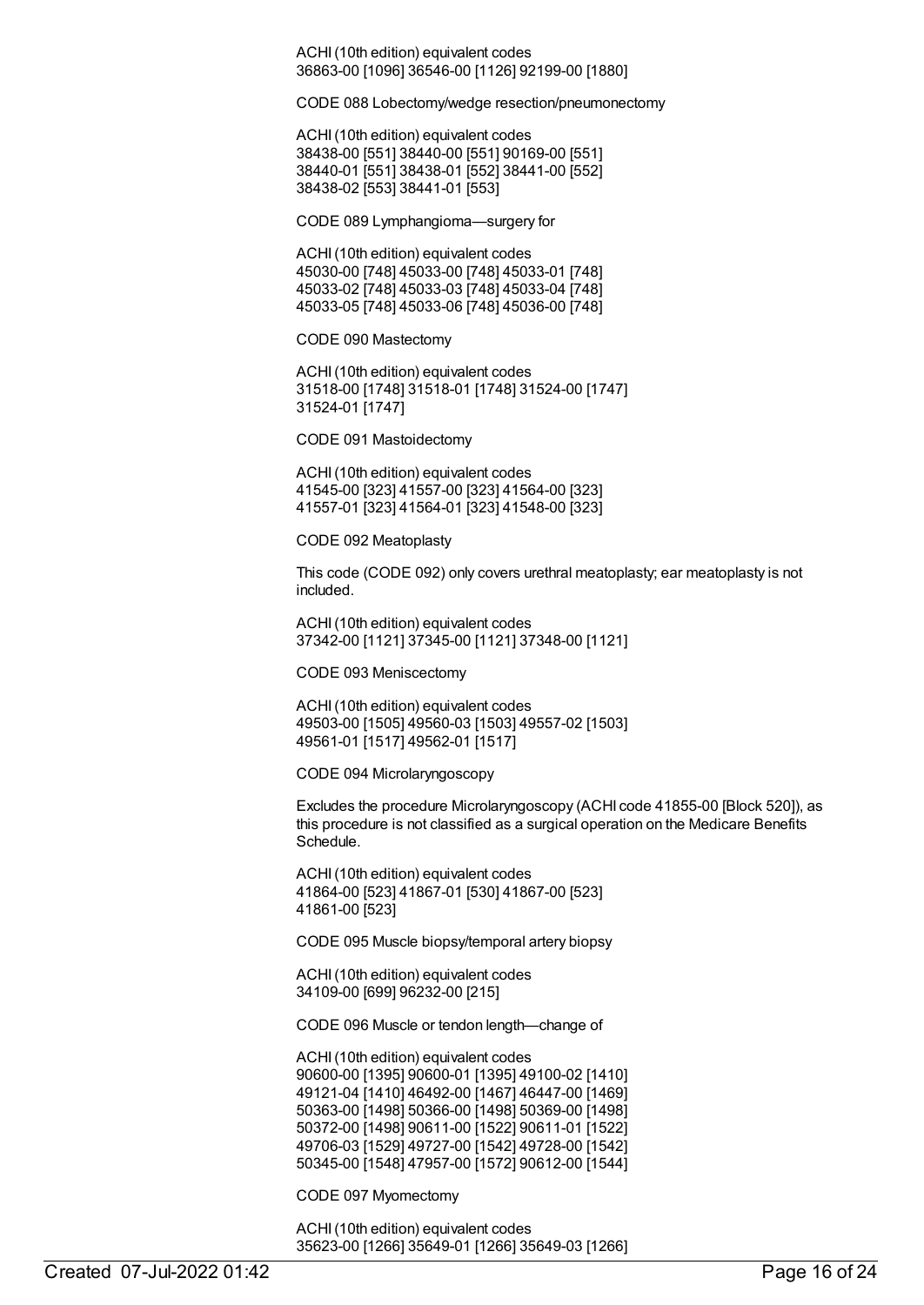CODE 098 Nasal cautery

ACHI(10th edition) equivalent codes 41677-00 [373] 41656-00 [373]

CODE 099 Nasal polypectomy

ACHI(10th edition) equivalent codes 41668-00 [377] 41737-06 [385] 41737-05 [385] 41716-03 [385] 41752-03 [385]

CODE 100 Nasendoscopy

ACHI(10th edition) equivalent codes 41764-00 [370]

CODE 101 Neonatal surgery

The title of the code differs from the title in the Guideline 'Neonatal surgery (e.g. hirschsprungs, anorectal, malrotation, oesophageal atresia)'.

The associated ACHI(10th edition) procedures have not been defined.

CODE 102 Nephrectomy

The title of the code differs from the title in the Guideline 'Nephrectomy for congenital abnormality'.

ACHI(10th edition) equivalent codes

36522-00 [1048] 36522-01 [1048] 36525-00 [1048] 36525-01 [1048] 36516-00 [1049] 36516-01 [1049] 36516-02 [1049] 36516-03 [1049] 36516-04 [1050] 36516-05 [1050] 36516-06 [1050] 36519-00 [1051] 36519-01 [1051] 36519-02 [1052] 36519-03 [1052] 36528-00 [1053] 36528-01 [1053] 36529-00 [1053] 36531-00 [1054] 36531-01 [1054] 36533-00 [1054] 36522-02 [1048] 36525-02 [1048]

CODE 103 Nerve decompression

The ACHI codes for Nerve decompression listed below do not include ACHI codes that are listed under Carpal tunnel release (CODE 040), Common peroneal nerve release (CODE 048), Nerve decompression of spinal cord (CODE 104) and Untethering of spinal cord (CODE 147).

ACHI(10th edition) equivalent codes 39112-00 [75] 39330-01 [76] 41599-00 [310] 41569-00 [75] 42548-00 [69] 41584-01 [324]

CODE 104 Nerve decompression of spinal cord

ACHI(10th edition) equivalent codes 40331-00 [46] 40334-00 [46] 40351-00 [47] 40345-00 [47] 40348-00 [47]

CODE 105 Orchidectomy

ACHI(10th edition) equivalent codes 96227-00 [1171] 96227-01 [1171] 30641-00 [1184] 30641-01 [1184]

CODE 106 Orchidopexy

The Guideline includes two procedures:

- Orchidopexy
- Orchidopexy (paediatrics).

ACHI(10th edition) equivalent codes 37604-09 [1175] 37604-10 [1175] 37604-11 [1175] 37604-12 [1175] 37604-13 [1188] 37604-14 [1188]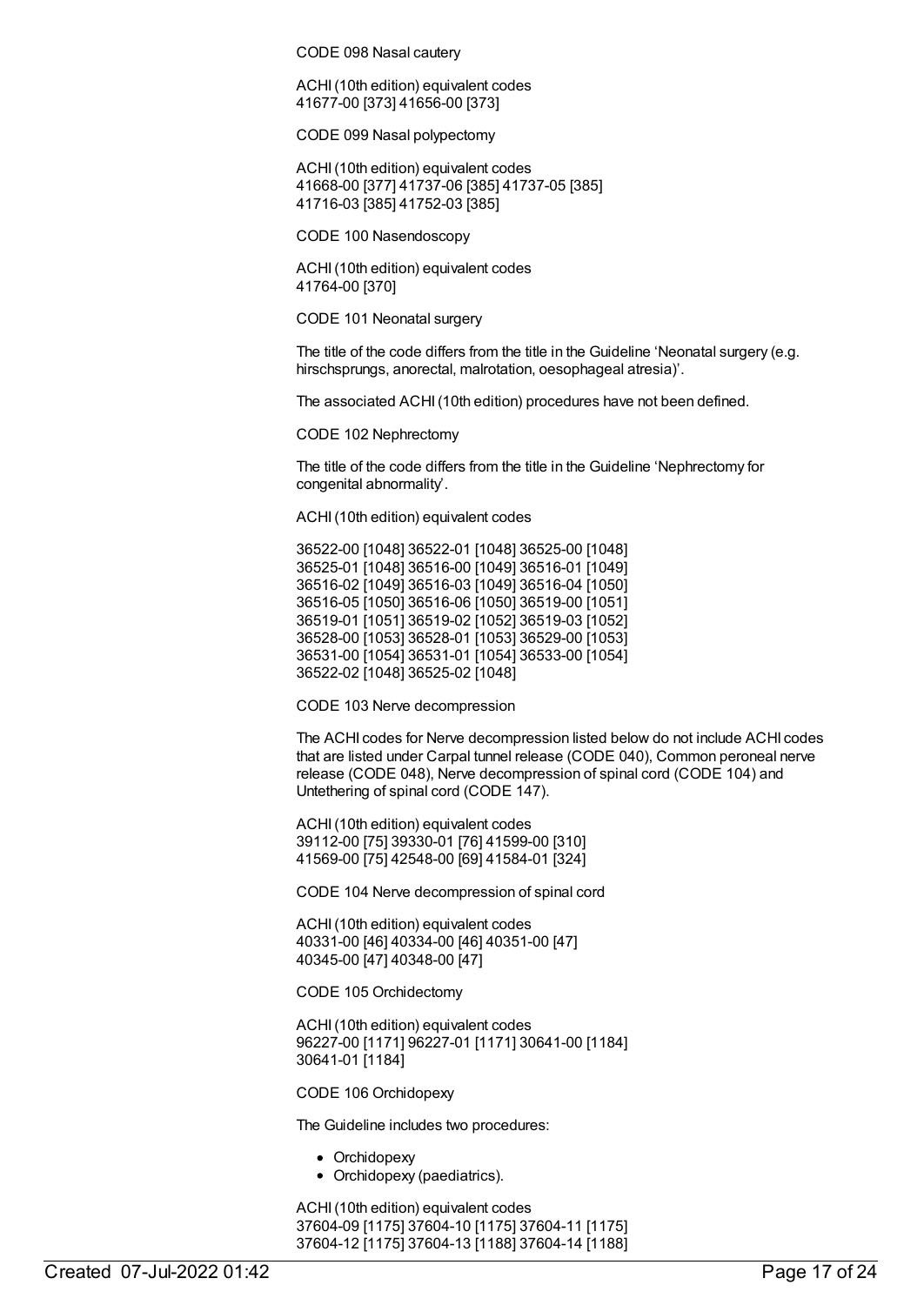37604-15 [1188] 37604-16 [1188]

CODE 107 Osteotomy

ACHI(10th edition) equivalent codes

| 48406-10 [1374] 48409-10 [1374] 48406-06 [1395] |  |
|-------------------------------------------------|--|
| 48409-06 [1395] 48406-07 [1395] 48409-07 [1395] |  |
| 48412-00 [1410] 48415-00 [1410] 48406-02 [1424] |  |
|                                                 |  |
| 48409-02 [1424] 48406-04 [1424] 48409-04 [1424] |  |
| 46396-00 [1441] 46399-00 [1441] 46396-01 [1441] |  |
| 46399-01 [1441] 48406-13 [1443] 48409-13 [1443] |  |
| 48424-00 [1478] 48427-00 [1478] 48424-01 [1478] |  |
| 48427-01 [1478] 48424-02 [1478] 48427-02 [1478] |  |
| 48424-06 [1499] 48427-06 [1499] 90555-00 [1499] |  |
| 48418-00 [1499] 48421-00 [1499] 48406-00 [1499] |  |
| 48409-00 [1499] 48406-15 [1528] 48409-15 [1528] |  |
| 48400-02 [1528] 48403-00 [1528] 48400-03 [1528] |  |
| 48403-01 [1528] 48400-00 [1556] 90569-00 [1556] |  |
| 90679-00 [1703] 90679-01 [1703] 90680-00 [1704] |  |
| 90680-01 [1704] 45720-00 [1705] 45720-01 [1705] |  |
| 45726-00 [1705] 45726-01 [1705] 45723-00 [1706] |  |
| 45723-01 [1706] 45729-00 [1706] 45729-01 [1706] |  |
| 45731-00 [1707] 45731-01 [1707] 45735-00 [1707] |  |
| 45741-00 [1707] 45747-00 [1707] 45732-00 [1708] |  |
| 45732-01 [1708] 45738-00 [1708] 45744-00 [1708] |  |
| 45752-00 [1708] 45753-00 [1709] 45754-00 [1709] |  |
|                                                 |  |

CODE 108 Parathyroidectomy

ACHI(10th edition) equivalent codes 30315-00 [113] 30315-01 [113]

CODE 109 Parotidectomy/submandibular gland—excision of

ACHI(10th edition) equivalent codes 30253-00 [397] 30247-00 [397] 30250-00 [397] 30256-00 [397]

CODE 110 Pectus surgery

ACHI(10th edition) equivalent codes 38457-00 [564] 38457-01 [564] 38458-00 [564]

CODE 111 Pedical screw fusion

ACHI(10th edition) equivalent codes 48642-00 [1389] 48645-00 [1389] 48648-00 [1389] 48651-00 [1389]

CODE 112 Pharyngoplasty

ACHI(10th edition) equivalent codes 45716-00 [1681] 45716-01 [1681]

CODE 113 Pharynx—excision of

ACHI(10th edition) equivalent codes 90149-00 [421] 41813-01 [421] 31400-00 [421]

CODE 114 Pilonidal sinus surgery

ACHI(10th edition) equivalent codes 30676-00 [1659] 30676-01 [1659] 30679-00 [1659] 30676-02 [1659] 96230-00 [1659]

CODE 115 Pleurodesis

ACHI(10th edition) equivalent codes 38424-02 [556] 90171-00 [556]

CODE 116 Posterior fossa decompression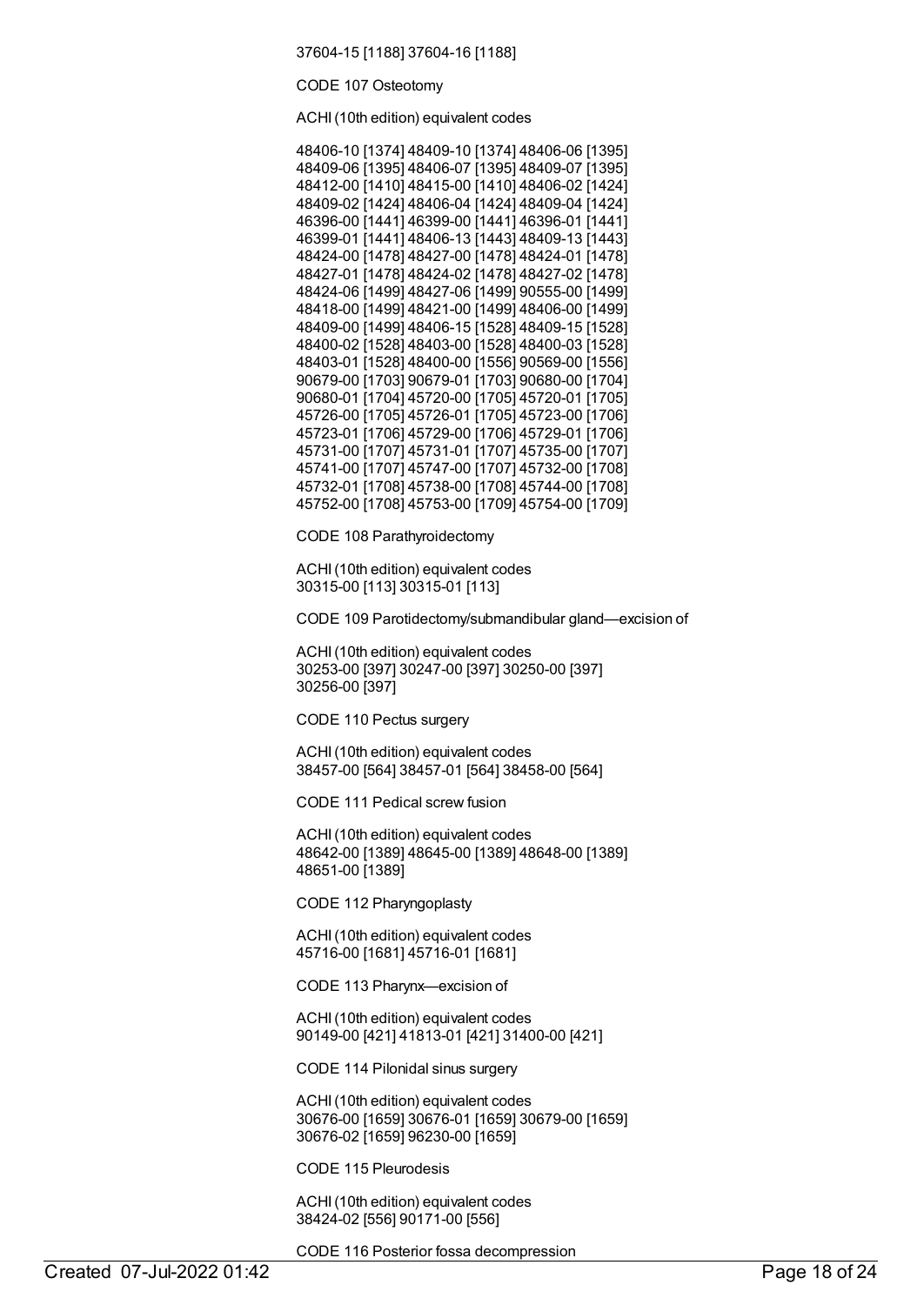The title of the code differs from the title in the Guideline 'Posterior fossa decompression for haemorrhage, tumour or syrinx'.

ACHI(10th edition) equivalent codes 40106-01 [9]

CODE 117 Probing of naso-lacrimal duct

ACHI(10th edition) equivalent codes 42615-01 [241] 42614-01 [241]

CODE 118 Procedure for strabismus (squint repair)

The title of the code differs from the title in the Guideline 'Squint – repair of)'.

ACHI(10th edition) equivalent codes 18366-01 [216] 42848-00 [216] 42833-00 [216] 42833-01 [216] 42839-00 [216] 42839-01 [216]

CODE 119 Prostate biopsy

ACHI(10th edition) equivalent codes 37215-00 [1163] 37218-00 [1163] 37212-00 [1164]

CODE 120 Pterygium—excision of

ACHI(10th edition) equivalent codes 42686-00 [172]

CODE 121 Ptosis—repair of

ACHI(10th edition) equivalent codes 45588-01 [1675] 45587-01 [1675] 45623-01 [1677] 45623-00 [1677] 45623-03 [1677] 45623-02 [1677] 45625-00 [1687] 45623-05 [1677] 45623-04 [1677]

CODE 122 Pyeloplasty/correction of uretero-pelvic junction

The Guideline includes two procedures:

- Pveloplastv
- Uretero-pelvic junction correction of.

As both procedures are described by the same set of ACHI codes, the titles of the two procedures have been combined.

ACHI(10th edition) equivalent codes 36564-01 [1057] 36540-00 [1044] 36543-00 [1044] 36570-01 [1057] 36570-00 [1057] 36564-00 [1057]

CODE 123 Pyogenic granuloma—removal of

The ACHI codes for 'Pyogenic granuloma - excision of' listed below do not include ACHI codes that are listed under Lymphangioma - surgery for (CODE 089).

ACHI(10th edition) equivalent codes 42689-00 [181] 41635-00 [312] 43948-00 [989]

CODE 124 Radical neck dissection

ACHI(10th edition) equivalent codes 31435-00 [806]

CODE 125 Repair of obstructing hiatus hernia

The title of the code differs from the title in the Guideline 'Obstructing hiatus hernia (para-oesophageal hernia)'.

ACHI(10th edition) equivalent codes 30532-01 [864] 30533-01 [864] 30532-05 [863] 30533-05 [863] 30532-03 [865] 30533-03 [865] 30615-00 [997] 30600-00 [998] 30601-00 [998]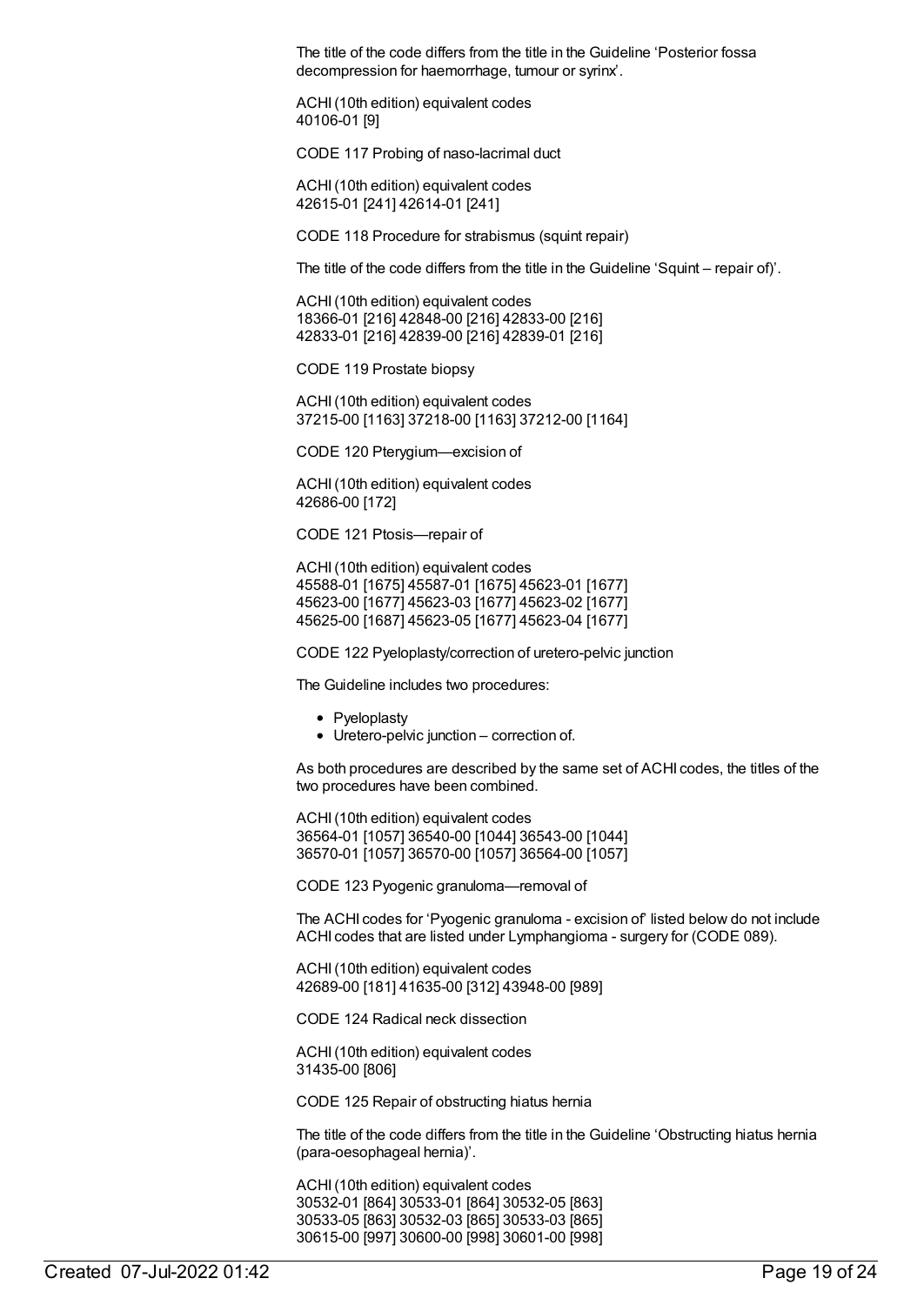30601-01 [998] 43837-02 [998]

CODE 126 Replacement of aortic aneurysm with bifurcation graft

The title of the code differs from the title in the Guideline 'Bifurcated aortic graft'.

ACHI(10th edition) equivalent codes 33121-00 [715] 33118-00 [715] 33160-00 [715] 33157-00 [715]

CODE 127 Removal of intracranial lesion

The title of the code differs from the title in the Guideline 'Intracranial lesion (for example abscess/arteriovenous malformation – removal of'.

ACHI(10th edition) equivalent codes 39700-00 [13] 39709-00 [15] 39709-01 [15] 39709-02 [15] 39712-00 [15] 39712-03 [15] 39712-04 [15] 41575-00 [15] 39650-00 [17] 39653-00 [17] 39658-00 [17] 39660-02 [17] 39662-02 [17] 41581-00 [17] 90032-00 [17] 40315-00 [59]

CODE 128 Rhinoplasty

The title of the code differs from the title in the Guideline due to the removal of the phrase 'for reasons other than cosmetic'.

ACHI(10th edition) equivalent codes 45632-00 [1679] 45635-00 [1679] 45638-00 [1679] 45641-00 [1679] 45641-01 [1679] 45641-02 [1679] 45644-00 [1679] 45644-01 [1679] 45644-02 [1679]

CODE 129 Rotator cuff—repair of

ACHI(10th edition) equivalent codes 48906-00 [1404] 48909-00 [1404]

CODE 130 Salpingo-oophoectomy/ooophorectomy/ovarian cystectomy

ACHI(10th edition) equivalent codes 35638-12 [1252] 35717-04 [1252] 35638-11 [1252] 35713-11 [1252] 35638-03 [1243] 35717-01 [1243] 35638-01 [1243] 35713-06 [1243] 35638-02 [1243] 35713-07 [1243] 35638-00 [1243] 35713-05 [1243] 35638-05 [1244] 35717-00 [1244] 35638-04 [1244] 35713-04 [1244]

CODE 131 Scar revision

The title of the code differs from the title in the Guideline due to the removal of the phrase 'for reasons other than cosmetic'.

ACHI(10th edition) equivalent codes 45519-00 [1656] 45506-00 [1657] 45506-01 [1657] 45512-00 [1657] 45512-01 [1657] 45515-00 [1657] 45518-00 [1657]

CODE 132 Shoulder joint replacement

ACHI(10th edition) equivalent codes 48915-00 [1404] 48918-00 [1404]

CODE 133 Shoulder reconstruction

ACHI(10th edition) equivalent codes 90533-00 [1404] 48930-00 [1404] 48957-00 [1404] 48948-02 [1404] 48960-00 [1405] 50224-06 [1405] 50224-07 [1405] 50224-08 [1405]

CODE 134 Skin lesion—excision of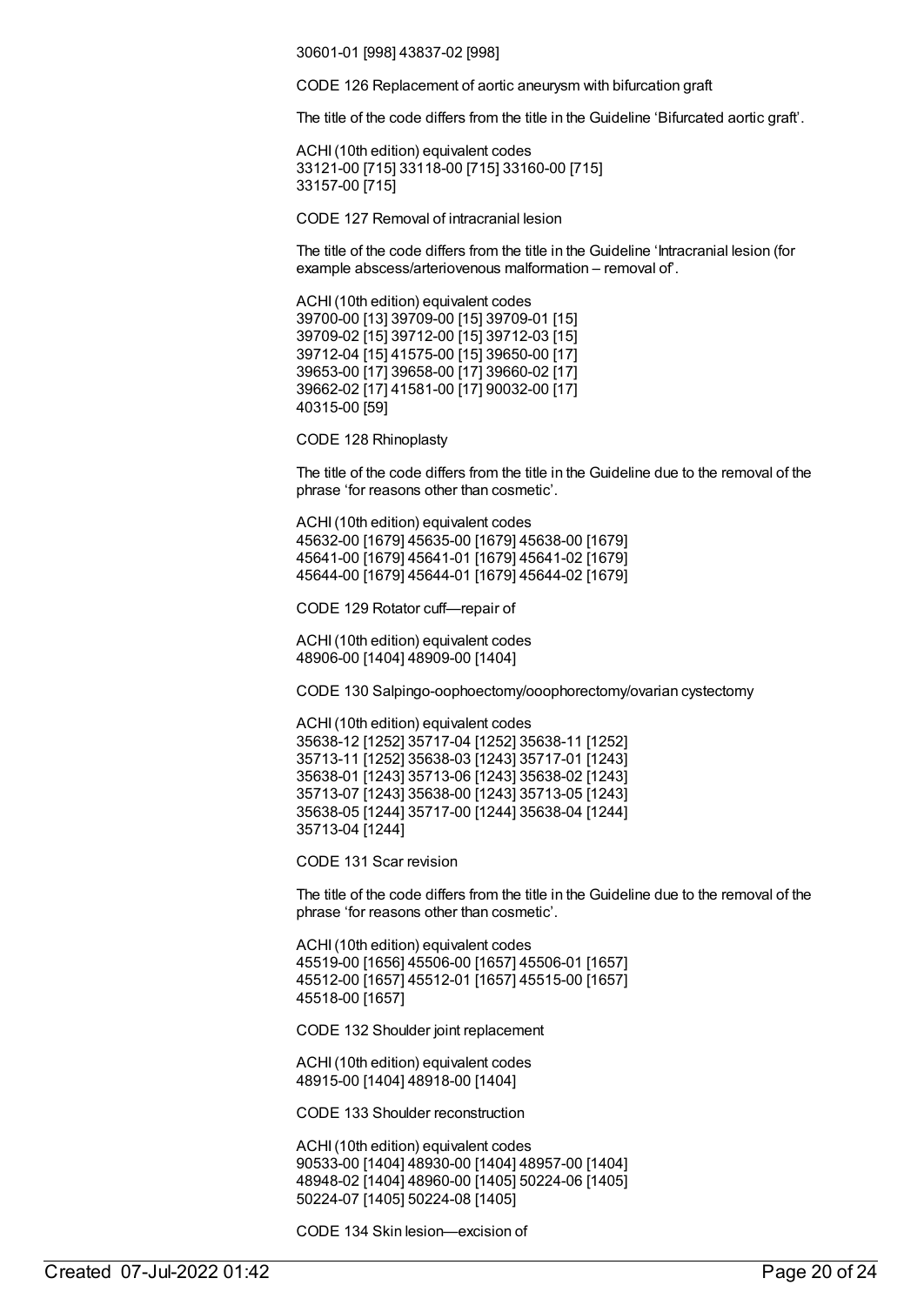The Guideline includes three procedures differentiated by the type of lesion:

- Malignant skin lesion excision of with or without grafting
- Lipoma excision of
- Skin lesions (not malignant) excision of.

As all three procedures are described by the same set of ACHI codes, the title has been simplified.

ACHI(10th edition) equivalent codes 31205-00 [1620] 31235-04 [1620] 31235-03 [1620] 31230-02 [1620] 45665-02 [1663] 31230-00 [1620] 45665-01 [1662] 31230-04 [1620] 31230-05 [1620] 31235-02 [1620] 31235-00 [1620] 31230-03 [1620] 45665-00 [1664] 31235-01 [1620] 31230-01 [1620]

CODE 135 Stapedectomy

ACHI(10th edition) equivalent codes 41608-00 [317]

CODE 136 Stones urinary tract—removal of

ACHI(10th edition) equivalent codes 37318-02 [1116] 37318-03 [1116] 36803-02 [1068] 36806-02 [1068] 36857-00 [1068] 36549-00 [1072] 36549-01 [1072] 37444-00 [1072] 37444-01 [1072] 36809-01 [1074]

CODE 137 Stress incontinence surgery

ACHI(10th edition) equivalent codes 35599-00 [1110] 35599-01 [1110]

CODE 138 Submucosal resection

ACHI(10th edition) equivalent codes 41671-00 [378]

CODE 139 Tendon release

The ACHI codes for Tendon release listed below do not include ACHI codes that are listed under Trigger finger/thumb release (CODE 145).

ACHI(10th edition) equivalent codes 46456-00 [1440] 46522-00 [1440] 90545-00 [1440] 49569-00 [1520] 49806-00 [1530] 49809-00 [1530] 49718-01 [1542] 49809-01 [1544] 47960-00 [1557] 47963-00 [1557] 47972-00 [1572]

CODE 140 Tenotomy of hip

ACHI(10th edition) equivalent codes 50375-01 [1480] 50378-01 [1480]

CODE 141 Thyroglossal remnant—removal of:

ACHI(10th edition) equivalent codes 30314-00 [116] 30313-00 [116]

CODE 142 Thyroidectomy/hemi-thyroidectomy

ACHI(10th edition) equivalent codes 30296-01 [114] 30297-02 [114] 30306-01 [114] 30308-00 [114] 30310-00 [114] 90046-02 [114]

CODE 143 Toenail surgery

ACHI(10th edition) equivalent codes 47906-00 [1632] 47906-01 [1632] 47918-00 [1632] 47915-00 [1632] 47916-00 [1632]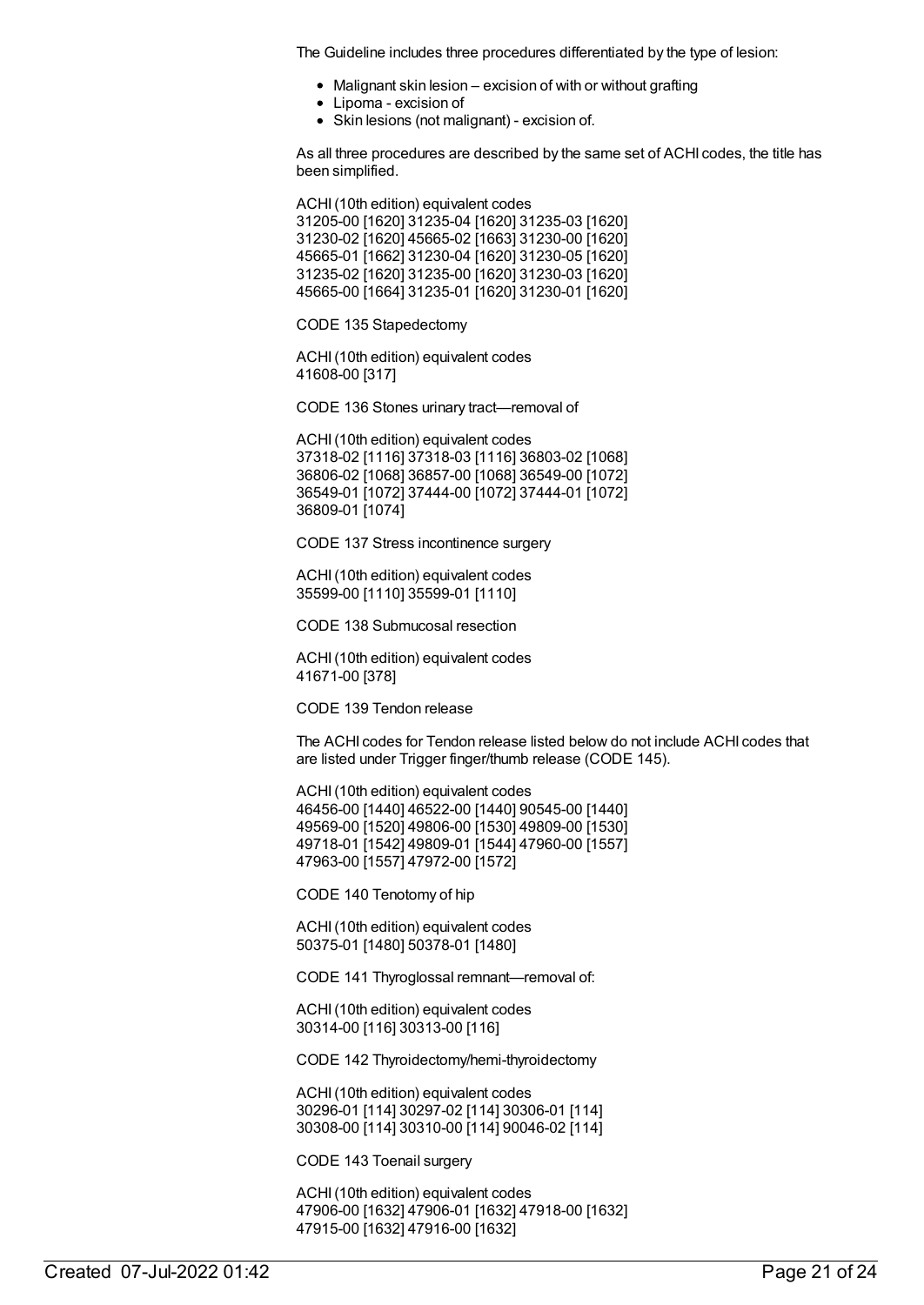CODE 144 Trabeculectomy

The title of the code differs from the title in the Guideline 'Trabeculectomy with high intraocular pressure'.

ACHI(10th edition) equivalent codes 42746-04 [191]

CODE 145 Trigger finger/thumb release

ACHI(10th edition) equivalent codes 46363-00 [1440]

CODE 146 Turbinectomy

ACHI(10th edition) equivalent codes 41689-00 [376] 41689-01 [376] 41689-02 [376] 41689-03 [376] 41692-00 [376] 41692-01 [376] 41695-00 [374] 41674-00 [374]

CODE 147 Untethering of spinal cord

ACHI(10th edition) equivalent codes 40100-00 [55] 40103-00 [55] 90011-02 [55] 40330-00 [49] 40112-00 [49]

CODE 148 Ureteric reimplantation

The title of the code differs from the title in the Guideline 'Ureteric reimplantation (paediatric)'.

ACHI(10th edition) equivalent codes 36588-00 [1084] 36588-01 [1084] 36588-02 [1084] 36588-03 [1084] 36591-00 [1085] 36591-01 [1085] 36591-02 [1085] 36591-03 [1085] 36591-04 [1085] 36591-05 [1085] 37842-03 [1106] 37842-01 [1199]

CODE 149 Ureteric stent—insertion of

ACHI(10th edition) equivalent codes 36821-01 [1067] 36821-03 [1067] 36833-01 [1067]

CODE 150 Urethra—dilatation of

ACHI(10th edition) equivalent codes 37303-00 [1122] 90371-00 [1122]

CODE 151 Vaginal repair—anterior/posterior

ACHI(10th edition) equivalent codes 35570-00 [1283] 35573-00 [1283] 35571-00 [1283] 35577-00 [1283]

CODE 152 Vitrectomy (including buckling/cryotherapy)

The Guideline includes two procedures:

- Vitrectomy (including buckling/cryotherapy)
- Vitrectomy (including buckling/cryotherapy) with retinal detachment or infection.

ACHI(10th edition) equivalent codes 42725-00 [207] 42719-01 [207] 42773-01 [212] 42776-00 [212]

#### **Source and reference attributes**

**Submitting organisation:** National Health Information Standards and Statistics Committee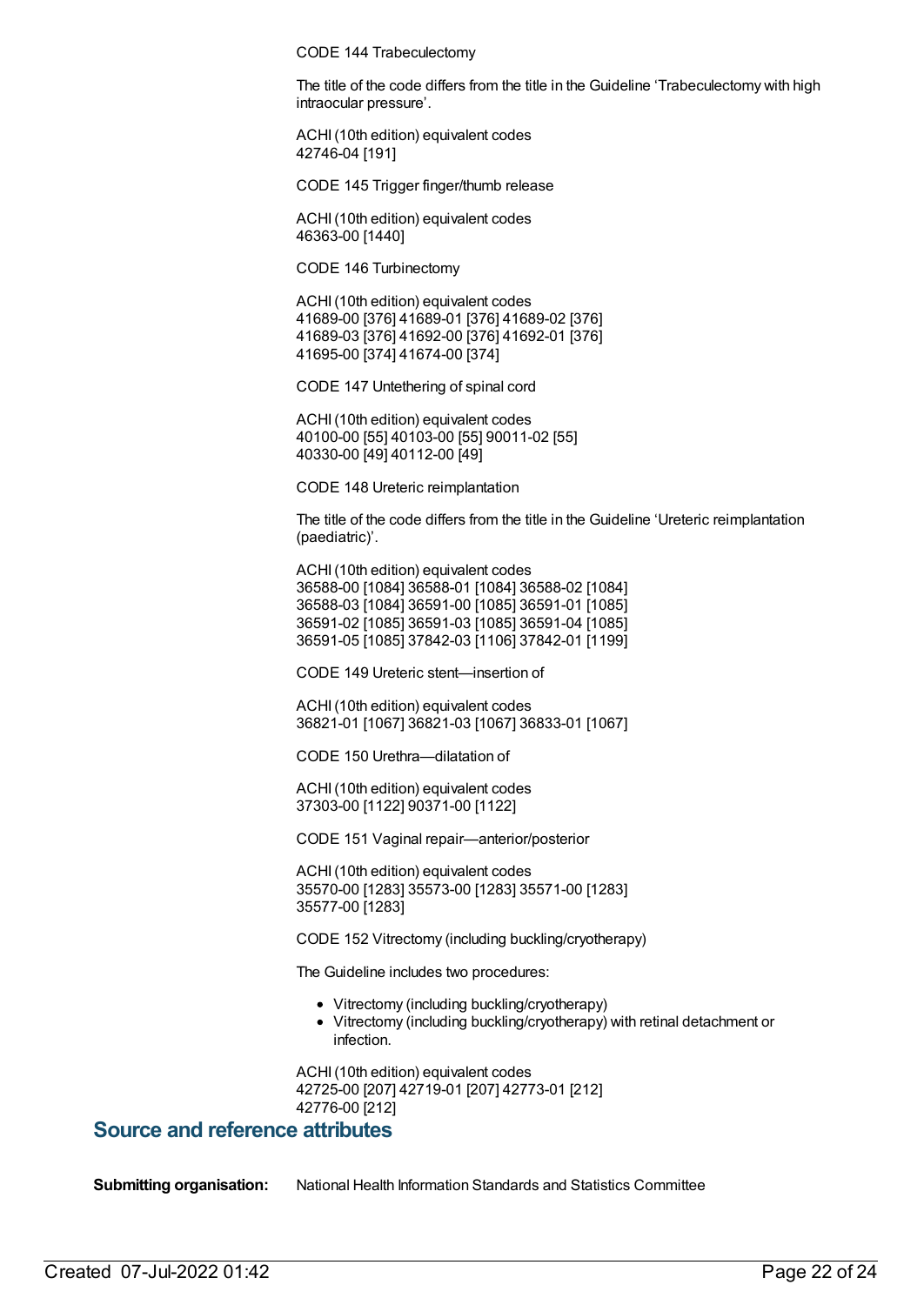**Reference documents:** COAG Health Council 2015. National Elective Surgery Urgency Categorisation Guideline - April 2015. Viewed 28 October 2015, http://www.coaghealthcouncil.gov.au/Publications/Reports/ [ArtMID/514/ArticleID/57/National-Elective-Surgery-Urgency-Categorisation-](http://www.coaghealthcouncil.gov.au/Publications/Reports/ArtMID/514/ArticleID/57/National-Elective-Surgery-Urgency-Categorisation-Guideline-April-2015)Guideline-April-2015

# **Data element attributes**

#### **Collection and usage attributes**

| Guide for use: | These are planned procedures for the waiting list, not what is actually performed<br>during hospitalisation.                                                                                                                                                                                                                                                                                                                                                                                              |
|----------------|-----------------------------------------------------------------------------------------------------------------------------------------------------------------------------------------------------------------------------------------------------------------------------------------------------------------------------------------------------------------------------------------------------------------------------------------------------------------------------------------------------------|
| Comments:      | Waiting time statistics by procedure are useful to patients and referring doctors. In<br>addition, waiting time data by procedure assists in planning and resource<br>allocation, audit and performance monitoring.                                                                                                                                                                                                                                                                                       |
|                | Waiting list statistics for selected intended procedures give a specific indication of<br>performance in particular areas of elective care provision. It is not always possible<br>to code all elective surgery procedures at the time of addition to the waiting list.<br>Reasons for this include that the surgeon may be uncertain of the exact procedure<br>to be performed, and that the large number of procedures possible and lack of<br>consistent nomenclature would make coding errors likely. |

### **Source and reference attributes**

| <b>Submitting organisation:</b> | National Health Information Standards and Statistics Committee                                                                                                                                                                                                                                  |
|---------------------------------|-------------------------------------------------------------------------------------------------------------------------------------------------------------------------------------------------------------------------------------------------------------------------------------------------|
| Reference documents:            | COAG Health Council 2015. National Elective Surgery Urgency Categorisation<br>Guideline - April 2015. Viewed 28 October 2015,<br>http://www.coaghealthcouncil.gov.au/Publications/Reports/<br>ArtMID/514/ArticleID/57/National-Elective-Surgery-Urgency-Categorisation<br>-Guideline-April-2015 |

### **Relational attributes**

| <b>Related metadata</b><br>references: | See also <b>Elective surgery waiting list episode</b> —indicator procedure, code NN          |
|----------------------------------------|----------------------------------------------------------------------------------------------|
|                                        | • Health, Standard 02/05/2013                                                                |
|                                        | • National Health Performance Authority (retired), Not progressed 01/07/2016                 |
|                                        | Has been superseded by Elective surgery waiting list episode—intended<br>procedure, code NNN |
|                                        | $\sim$ Lealth Currented OF (00.0004                                                          |

• [Health](https://meteor.aihw.gov.au/RegistrationAuthority/12), Superseded 05/02/2021

Supersedes Elective surgery waiting list [episode—intended](https://meteor.aihw.gov.au/content/637500) procedure, code NNN

• [Health](https://meteor.aihw.gov.au/RegistrationAuthority/12), Superseded 25/01/2018